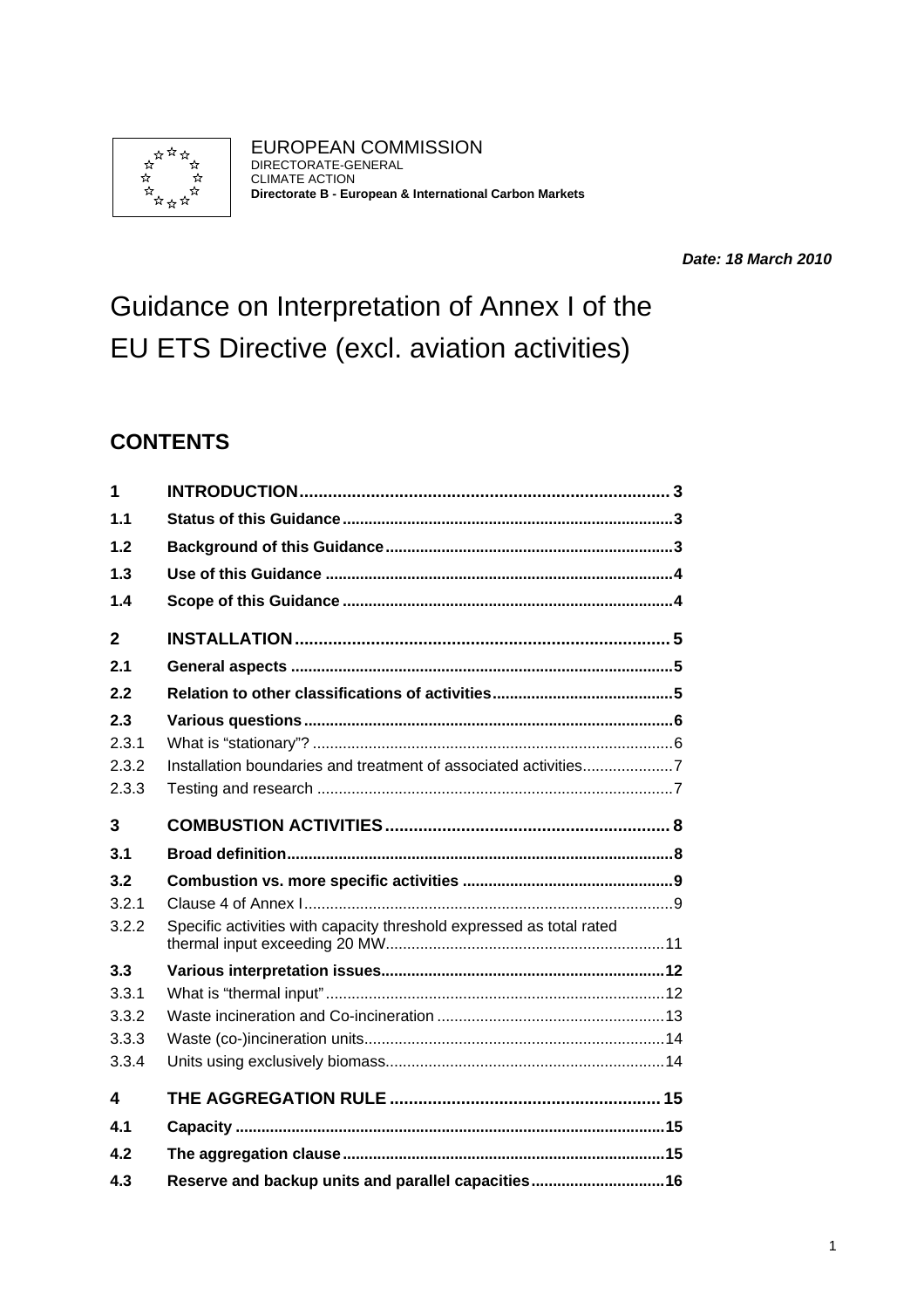| 4.4            |                                                                                                                                            |     |
|----------------|--------------------------------------------------------------------------------------------------------------------------------------------|-----|
| 4.5            |                                                                                                                                            |     |
| 4.5.1          | Defining installations which fall under the scope of EU ETS 18                                                                             |     |
| 4.5.2          | Identifying installations which fall under the scope of EU ETS, but could<br>be excluded as "small installations" pursuant to Article 2718 |     |
| 5              |                                                                                                                                            |     |
| 5.1            |                                                                                                                                            |     |
| 5.2            |                                                                                                                                            |     |
| 5.3            | Nitric acid, adipic acid, glyoxal and glyoxalic acid21                                                                                     |     |
| 5.4            |                                                                                                                                            |     |
| 6              |                                                                                                                                            | 22  |
| 6.1            |                                                                                                                                            |     |
| 6.2            |                                                                                                                                            |     |
| $\overline{7}$ |                                                                                                                                            | .23 |
| 7.1            |                                                                                                                                            |     |
| 7.2            | Annex I of the revised ETS-directive (excluding aviation activities)24                                                                     |     |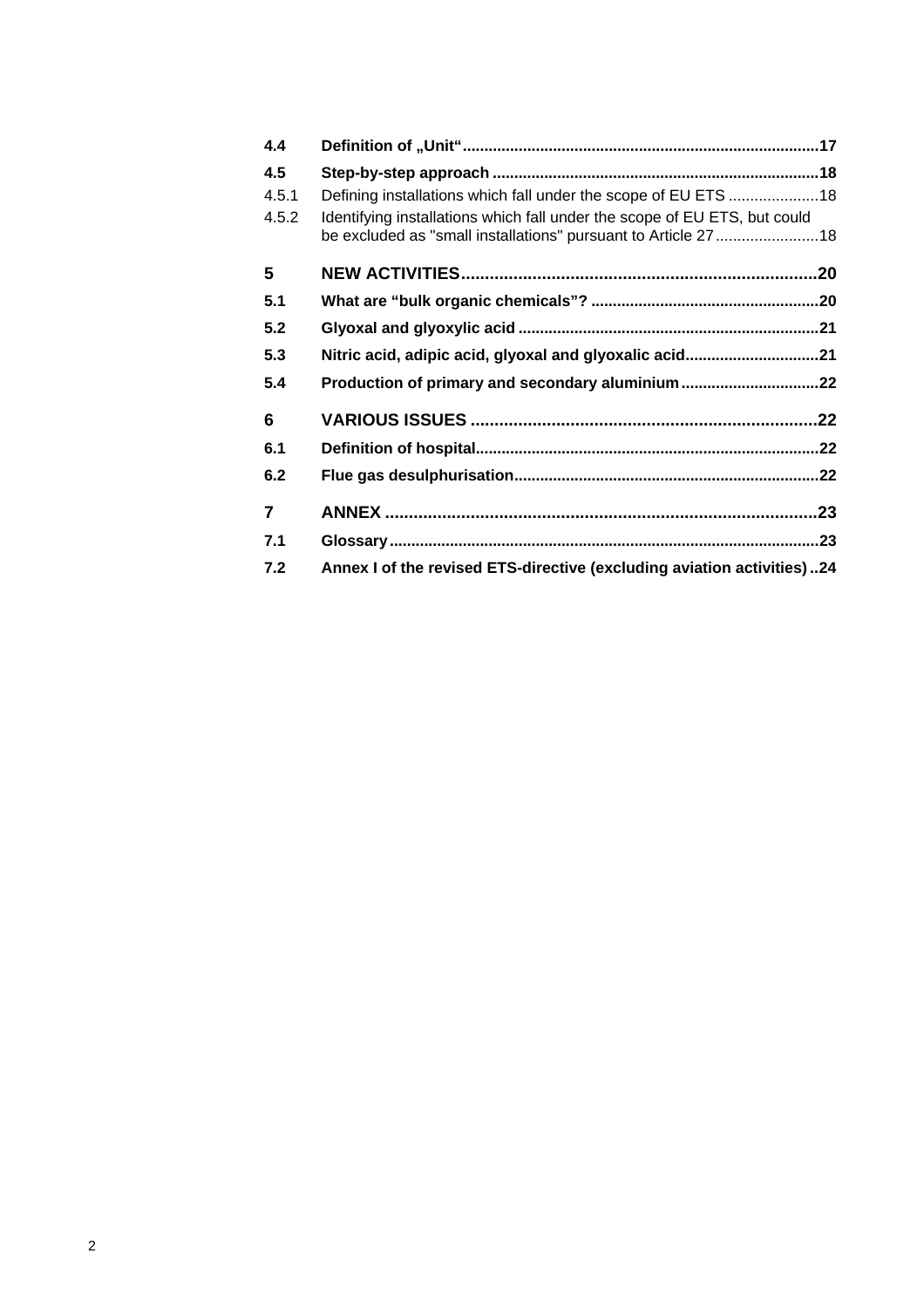# <span id="page-2-0"></span>**1 INTRODUCTION**

### <span id="page-2-1"></span>**1.1 Status of this Guidance**

This guidance document was drafted by consultants in close cooperation with experts from the Member States and the European Commission. It takes into account the discussions within several meetings of the Task Force III New Sectors and Gases under the Compliance Forum, as well as comments made during several meetings of WGIII of the Climate Change Committee (CCC) and written comments received from stakeholders and experts from Member States. This guidance has been agreed to reflect the opinion of the Climate Change Committee in its meeting on 18 March 2010.

Due to the complete revision of the EU ETS Directive, especially the revision of Annex I, previous guidance documents provided by the Commission regarding the scope of the EU ETS are considered not applicable any more in the third phase of the EU ETS. This guidance takes into account that the Directive has been agreed between the European Parliament and the Council and only the European Court of Justice can give definitive judgements concerning its interpretation.

### <span id="page-2-2"></span>**1.2 Background of this Guidance**

This guidance has been prepared in response to requests by Member States for practical further guidance on the interpretation of Annex I of the revised EU ETS Directive, taking effect from 2013 onwards. Also the Commission considers it necessary to achieve more coherence on its interpretation. The guidance is intended as a tool to assist Member States and their competent authorities in implementing the revised scope of the Directive, and to achieve consistency in its interpretation, to promote harmonisation and prevent possible abuse or distortions of competition within the Community.

References to Articles within this document generally refer to the revised EU ETS Directive.

#### *Opinion of the CCC*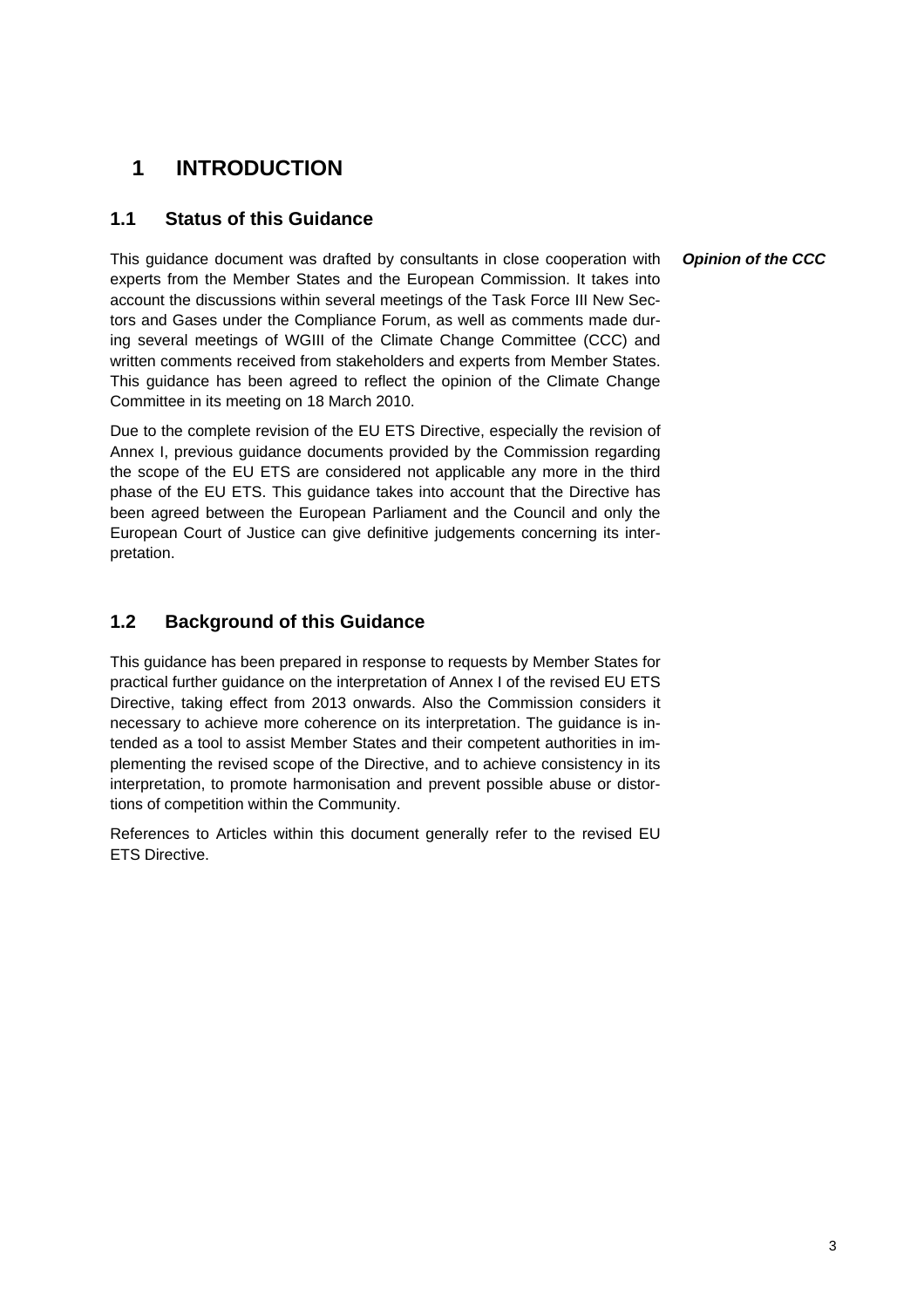### **1.3 Use of this Guidance**

<span id="page-3-0"></span>This document gives guidance on the interpretation of Annex I of the revised EU ETS Directive, which is the scope of the EU ETS from 2013 onwards. *Use for Art. 9a(2) and Art. 11* 

> Member States may use this guidance already when they perform the data collection pursuant to Article 9a(2), which is to be carried out by 30 April 2010.

> It should also be used by Member States when determining the complete list of installations to be determined for the National Implementing Measures (NIMs) pursuant to Article 11(1).

#### **1.4 Scope of this Guidance**

<span id="page-3-1"></span>This guidance paper does *not* go into detail regarding the procedures that Member States apply when issuing greenhouse gas emissions permits. It is acknowledged that the approach to setting the installation boundaries laid down in GHG emissions permits differ between Member States. Therefore no further guidance is given on the definitions of "operator" and "site". In some Member States, industrial sites (e.g. in the chemical industry) receive one overarching GHG emissions permit for the total site and are thus regarded as a single installation, whereas in other Member States, the same site could receive separate GHG emissions permits and thus be seen as more than a single installation. *Permitting unchanged* 

> For example, industrial CHP installations will in one Member State operate under a separate GHG emissions permit, while in other Member States they will operate under an integrated GHG emissions permit together with the industrial installation to which the CHP plant delivers its heat. As a result of these different approaches, which are assumed to remain unchanged in the third phase of the EU ETS, a full harmonisation of permitting procedures between Member States is not expected, and therefore outside the scope of this guidance.

> This guidance only deals with the EU ETS scope with regards to stationary installations. For guidance on the scope regarding aviation activities, please see  $2009/450$ /EC<sup>1</sup>.

l 1

Commission Decision of 8 June 2009 on the detailed interpretation of the aviation activities listed in Annex I to Directive 2003/87/EC of the European Parliament and of the Council.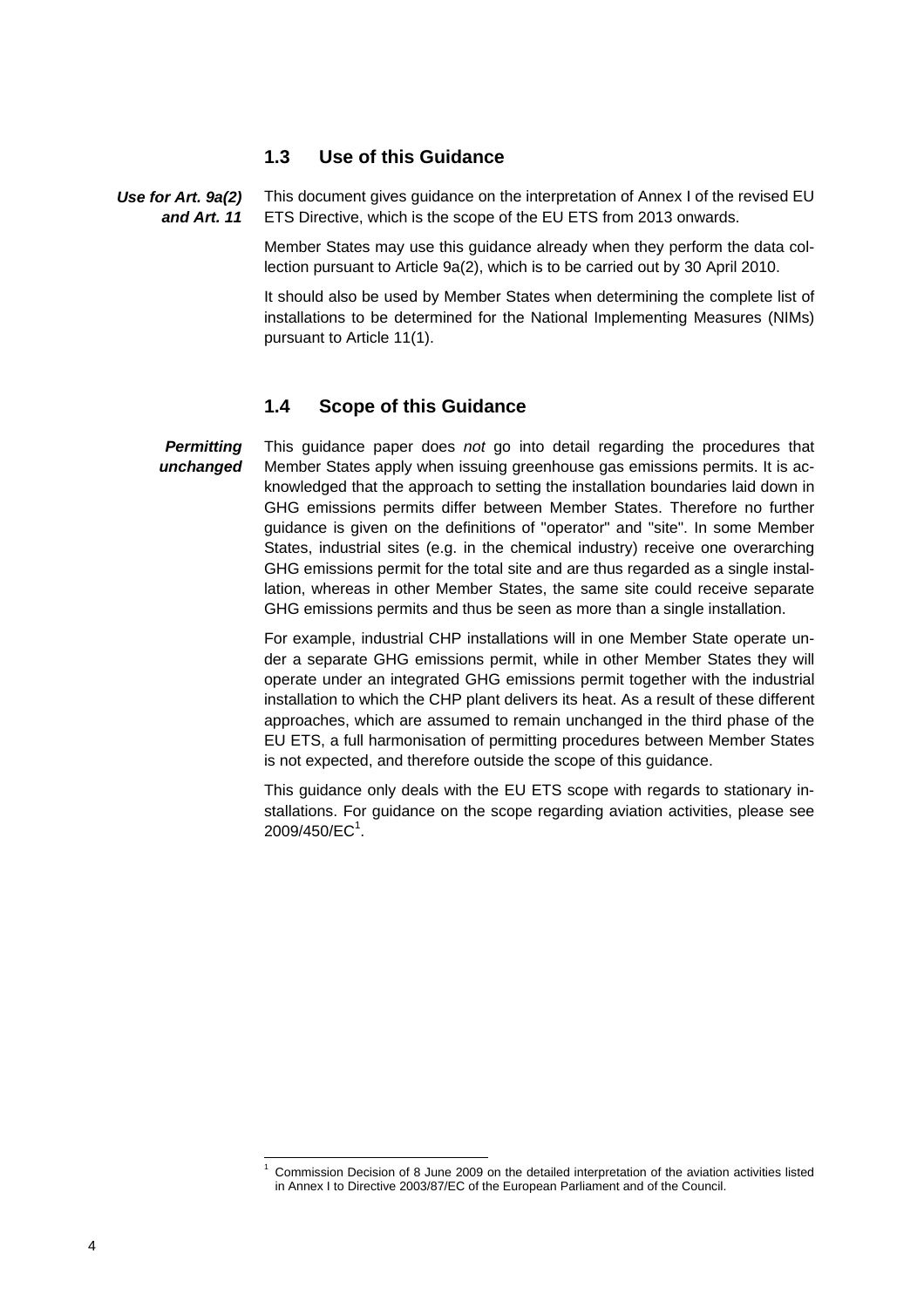# <span id="page-4-0"></span>**2 INSTALLATION**

### <span id="page-4-1"></span>**2.1 General aspects**

The EU ETS Directive refers in several places to "installations". The term "installation" is defined in Article 3(e) as:

*'installation' means a stationary technical unit where one or more activities listed in Annex I are carried out and any other directly associated activities* which have a technical connection with the activities carried out on that site *and which could have an effect on emissions and pollution;* 

Member States shall ensure that no installation carries out any activity listed in Annex I unless its operator holds a GHG emissions permit (Article 4), or the installation has been excluded from the EU ETS pursuant to Article 27<sup>2</sup>.

The GHG emissions permit shall contain a description of the activities and emissions from the installation as well as a monitoring plan. Changes in installation boundaries laid down in existing permits, or new GHG emissions permits could be necessary as a consequence of the changes to Annex I in the revised EU ETS directive. Accordingly also changes in the monitoring plan or new monitoring plans will have to be made as appropriate.

To avoid that the GHG emissions permit must be changed too frequently during the trading period due to changes within the monitoring plan, Member States may allow operators to change the monitoring plan without changing the permit (Article 6(2)c).

Where several installations are operated by the same operator at the same site, these installations may be covered by one common GHG emissions permit (Article 6(1)). It should be noted that in applying the Community-wide rules for transitional harmonised free allocation under Article 10a, it might have several advantages to define installations boundaries as broadly as possible. Especially in the case of several installations at the same site transferring heat one to another, application of the Community-wide rules will become simpler if there is a common GHG emissions permit.

### <span id="page-4-3"></span><span id="page-4-2"></span>**2.2 Relation to other classifications of activities**

l

When determining the coverage of the EU ETS (and completing the full list of installations covered) the activities listed in Annex I of the EU ETS are the only relevant criteria.

It might however be useful to consult other lists of installations based on other classifications like NACE or Annex I of the IPPC Directive. There are however some caveats.

*Installation definition* 

*Relationship of GHG emissions permit and monitoring plan* 

*Advantage of broad installation boundaries* 

*Activity is not a sector classification* 

<sup>2</sup> For small emitters excluded from the EU ETS pursuant to Article 27, and in order to ensure that monitoring and reporting arrangements in accordance with Article 14 still apply for those installations, a Member State may also require that small emitters hold a GHG emissions permit, even when excluded from the EU ETS.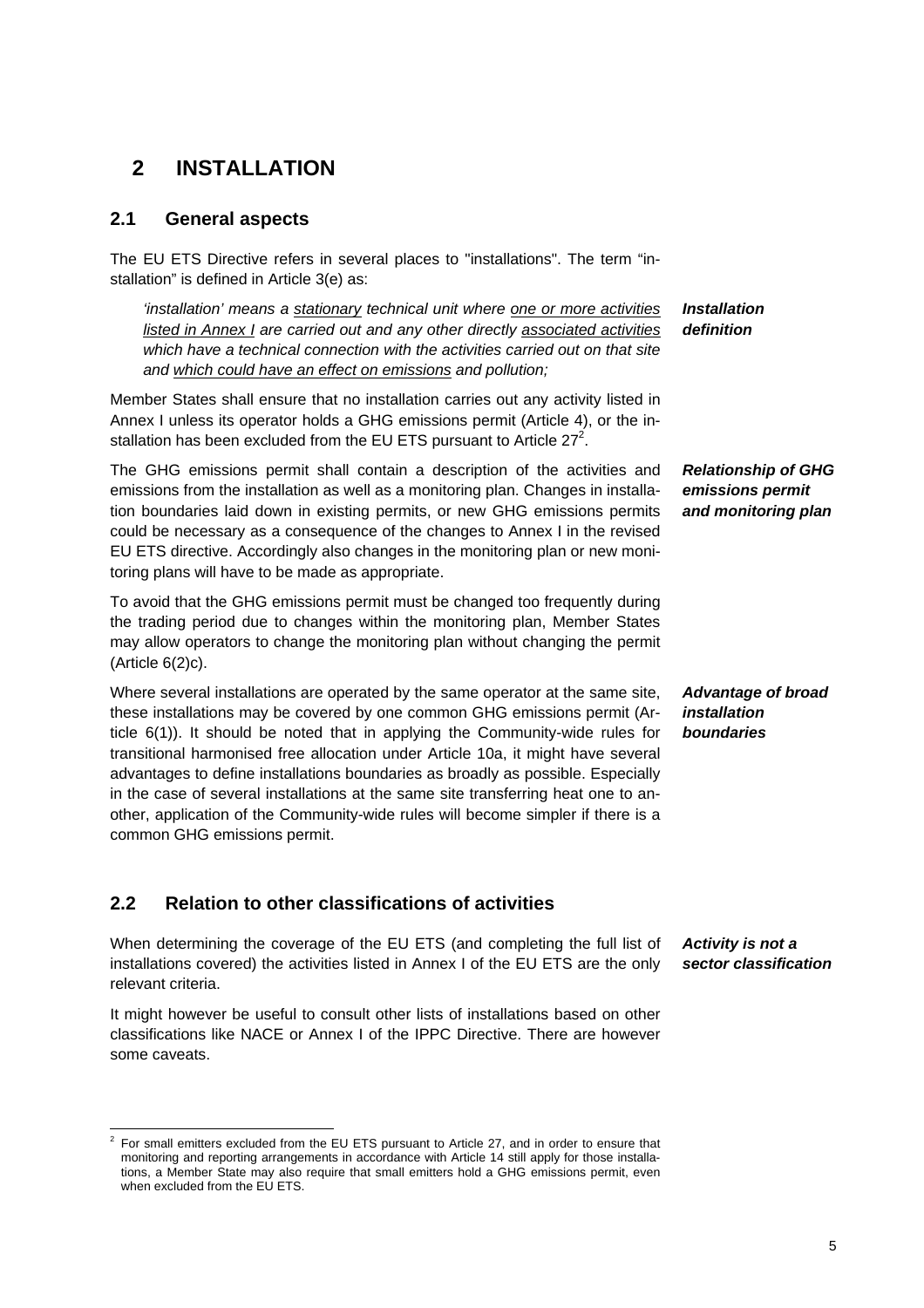While NACE is used for identification of the sectors or subsectors exposed to a significant risk of carbon leakage, NACE can only give a first rough estimate where to find ETS installations. Most installations covered by the EU ETS will be found in the NACE categories C (Mining and quarrying), D (Manufacturing) and E (Electricity, gas and water supply). However, the activity "combustion of fuels" can occur in all types of NACE categories, not only industrial ones. Examples of such non-industrial installations are combustion units in greenhouses, hospitals, universities and office buildings, booster stations in natural gas transport networks etc. Thus, performing an "industrial activity" is not the determining factor for deciding whether an installation falls under the scope of the ETS, even though the instrument was designed in the first place to limit GHG emissions of industrial installations.

Several activities of Annex I are not identical to those in Annex I of the IPPC Directive<sup>3</sup>. In several cases the ETS related installation boundaries may deviate from the IPPC related installation boundaries (e.g. regarding waste water plants, on-site landfills,...). Also the aggregation clause for combustion installations (see chapter 4) is different between EU ETS and IPPC. While IPPC installations might give a good first estimate, each installation has to be assessed individually regarding inclusion in the EU ETS. *Scope different from IPPC* 

> Another feature of the revised Annex I is the complete absence of headings. While the headings in the original ETS Directive provided a mere grouping of the activities, the headings have sometimes been misinterpreted to make the activities narrower, and are therefore no longer present in the revised EU ETS Directive.

### **2.3 Various questions**

#### **2.3.1 What is "stationary"?**

<span id="page-5-1"></span><span id="page-5-0"></span>Every technical unit that is connected to the installation and serves a purpose, which usually requires the unit to be stationary during operation, is considered part of an installation. For example some types of installation are sometimes stationary only for a few months, then they are moved to another place. However, during operation they are stationary. The GHG emissions permit should clearly identify such combustion units as part of the installation. Furthermore emergency and backup electricity generators may be installed in movable containers, but can't be removed from the installation for safety reasons. Such units are considered "stationary", too. *Stationary, but not permanent* 

> Testing stands for motors, turbines and the like are considered stationary. Even though the engines to be tested are removed after the test, the equipment such as fuel supply and exhaust stack are stationary $4$ . These are necessary for successfully producing such engines, and thus considered integral part of the installation.

l

<sup>3</sup> Bulk organic chemicals, Ceramics, etc.

<sup>&</sup>lt;sup>4</sup> Note that such testing stands could be considered as "units" (see sectio[n 4.4\)](#page-16-0) if separately useable, and could fall under the 3 MW de-minimis rule of clause 3.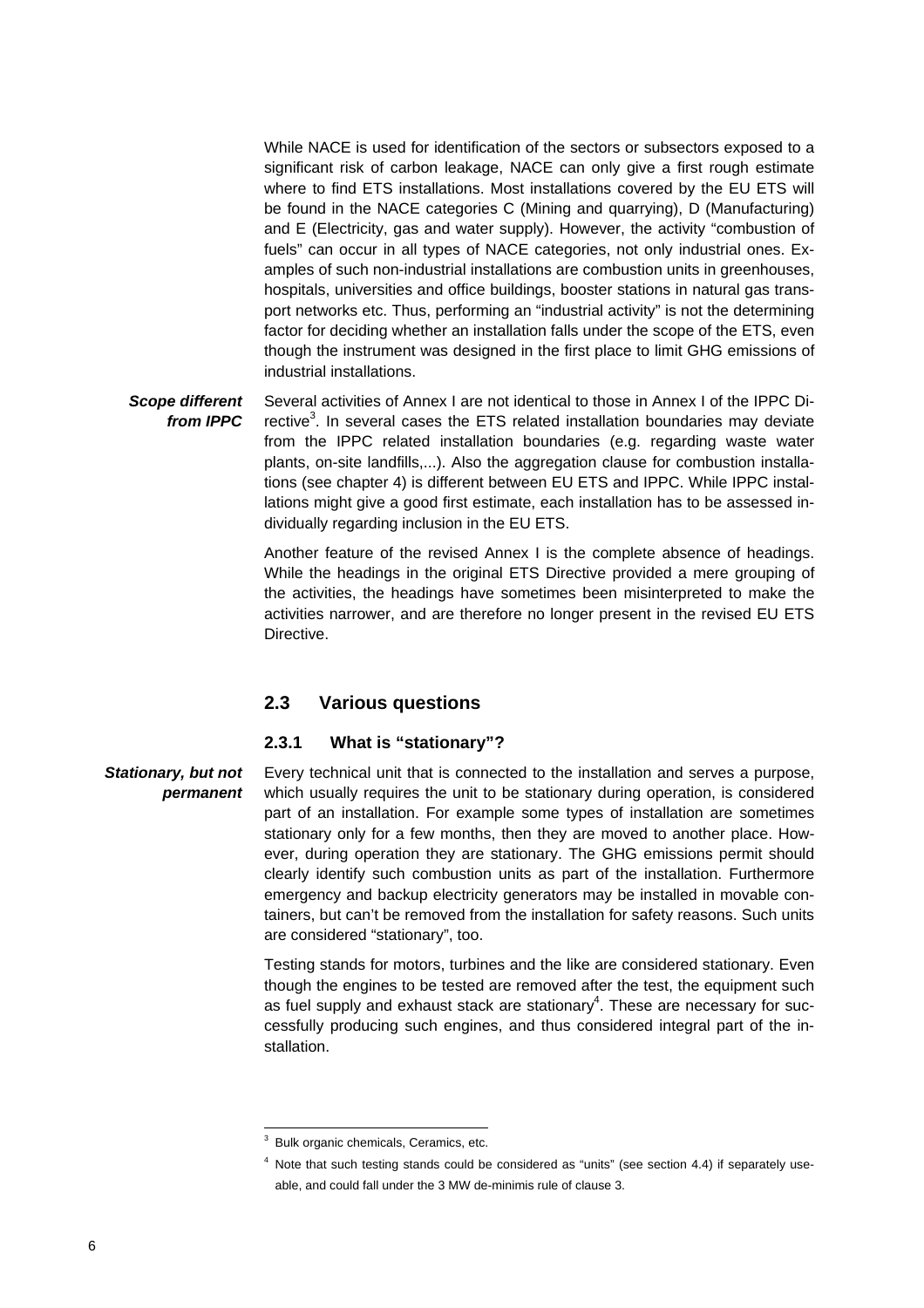Excluded from the EU ETS is "true" mobile machinery (trucks, forklifts, bulldozers…), i.e. machinery which has the purpose of being mobile at the moment of performing its tasks. *Mobile machinery* 

#### <span id="page-6-0"></span>**2.3.2 Installation boundaries and treatment of associated activities**

The installation boundaries should be set as broad as possible. This is supported by clause 5 of Annex I:

*"When the capacity threshold of any activity in this Annex is found to be exceeded in an installation, all units in which fuels are combusted, other than units for the incineration of hazardous or municipal waste, shall be included in the greenhouse gas emission permit."* 

This also gives an indication that associated activities as mentioned in the definition of installation are primarily combustion units. Other activities, which don't emit GHGs but may be relevant for IPPC because of the emission of other pollutants, are often irrelevant under the ETS.

Small units like heaters for office buildings belonging to the site should be considered part of the installation and should be included in the GHG emissions permit, unless the monitoring requirements would lead to unreasonable costs.

#### <span id="page-6-1"></span>**2.3.3 Testing and research**

Annex I states in clause 1:

*"Installations or parts of installations used for research, development and*  testing of new products and processes and installations exclusively using *biomass are not covered by this Directive."* 

Pure research operations (like pilot scale or even small plants) can usually be identified based on their environmental permits or other types of written opinion given by the competent authority (as far as required by national legislation). The production of goods (even if they are saleable) is not the main purpose of such installation or technical unit. Such installations or parts of installations should not be included when calculating the capacity of an installation for the purpose of deciding upon its inclusion in the EU ETS.

"Testing of new products and processes" is often carried out for a limited period of time (some hours up to several days) in existing, commercial scale installations. This includes e.g. optimisation tests, the test of new raw materials or the production of new grades of products. Such occasional tests are to be understood as business as usual for normal industrial operations, and can therefore not be understood as a reason for exclusion of the whole installation from the EU ETS, nor when calculating the capacity of an installation.

Another type of test is the period of pre-commissioning or start up operations of new installations or after significant technical changes in existing installations. Such pre-commissioning or start up operations are an integral part of the operation of installations, and have therefore to be fully covered by the GHG emissions permit and the monitoring plan. However, precise monitoring may some-

*Use broadest installation boundaries* 

#### *Research*

#### *Commissioning*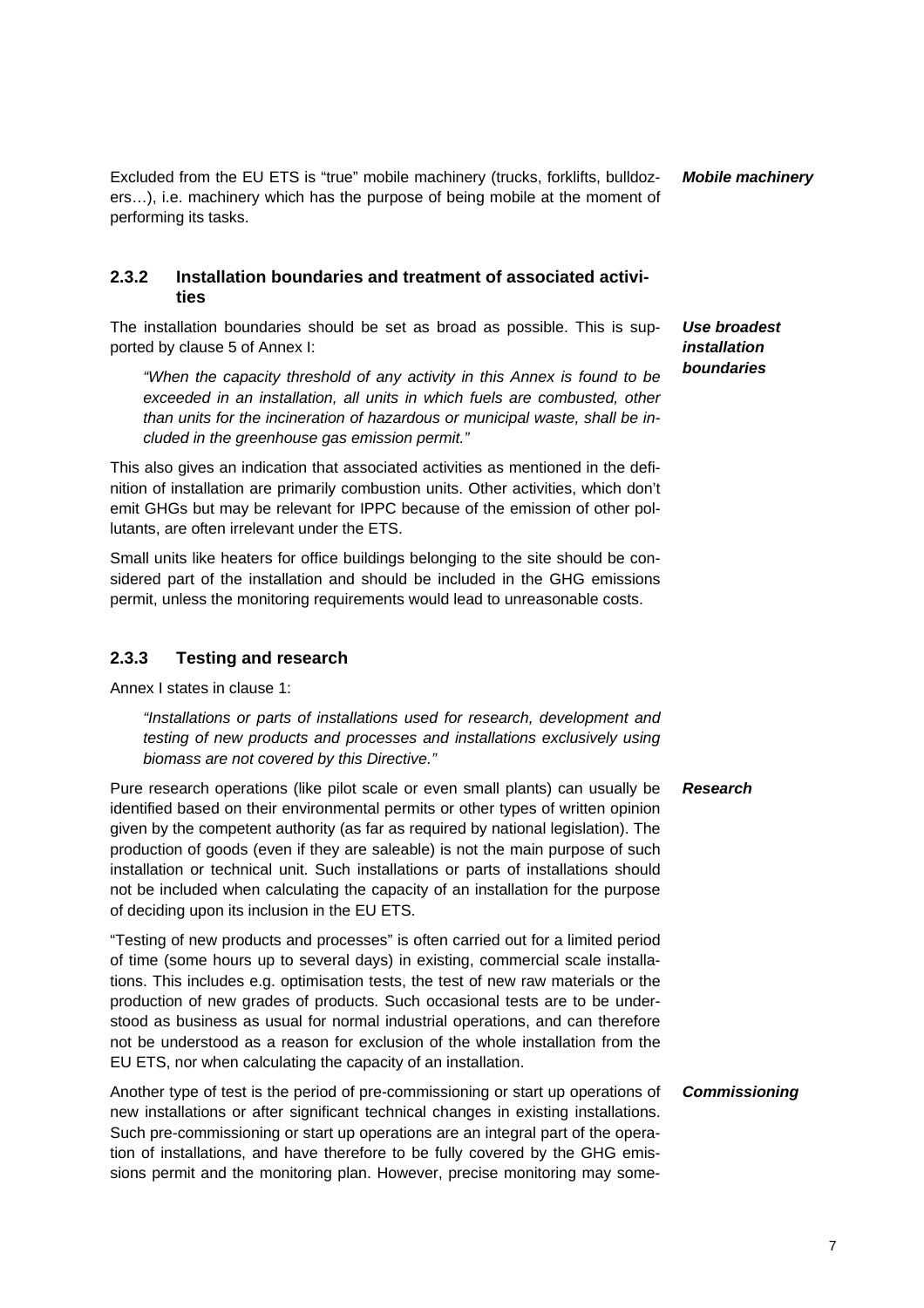times be difficult as long as the construction of the installation is not finalised. Without prejudice to the upcoming Regulation pursuant to Article 14 of the EU ETS Directive and to the judgment of the competent authority, it may be acceptable if the GHG emissions permit contains a simplified monitoring plan (low tier approaches or the fallback approach should be applicable) until the full regular operation starts. It should of course be ensured that low tier approaches do not lead to an underestimation of emissions.

### **3 COMBUSTION ACTIVITIES**

### **3.1 Broad definition**

<span id="page-7-1"></span><span id="page-7-0"></span>The scope of the EU ETS is defined by the Directive itself. One main achievement of the ETS review is the legal implementation of the broadest possible definition of combustion activities: *Codified broad definition* 

> *"'combustion' means any oxidation of fuels, regardless of the way in which the heat, electrical or mechanical energy produced by this process is used, and any other directly associated activities, including waste gas scrubbing".*

Although not explicitly stated by the Directive, but within the same spirit of unambiguous broadness, "fuel" should be defined as "any solid, liquid or gaseous combustible material".

Gasification is an oxidation process, although less than the stoichiometrical amount of oxygen is used. In pyrolysis heat has to be fed into the process, resulting from a combustion process. The gaseous products of pyrolysis and gasification are usually used as fuel onsite. Thus, in such cases the existence of combustion can be assumed.

As a consequence of the broad and harmonised approach laid down in the legislation, the enforcement priorities approved by the Climate Change Committee (CCC) of 31 May 2006 are no longer relevant. All the activities and related emissions covered by these enforcement priorities are anyhow included in the revised EU ETS. Moreover, the revised Directive goes beyond that by including further big emitters. At the same time the aim of reducing administrative burden to small emitters is equally respected in a fully harmonised and transparent way, by providing the possibility to exclude small emitters falling under the scope of the ETS, if they are subject to equivalent measures<sup>5</sup> applied by the Member States (Article 27). *Full harmonisation* 

> The new combustion definition is applicable to all kind of economic activities, including industrial activities listed in Annex I to the EU ETS Directive as well as non-listed ones (e.g. asphalt mixing, textiles production...), as well as to the service sector (see section [2.2\)](#page-4-2), no matter if there is direct heat use (e.g. in a steel reheating furnace) or if a heat transfer medium (steam, hot water etc.) is used.

l

<sup>5</sup> Thus, no distortion of competition is to be expected between big and small emitters in the EU ETS, and emitters outside the EU ETS, which are regulated under the ESD.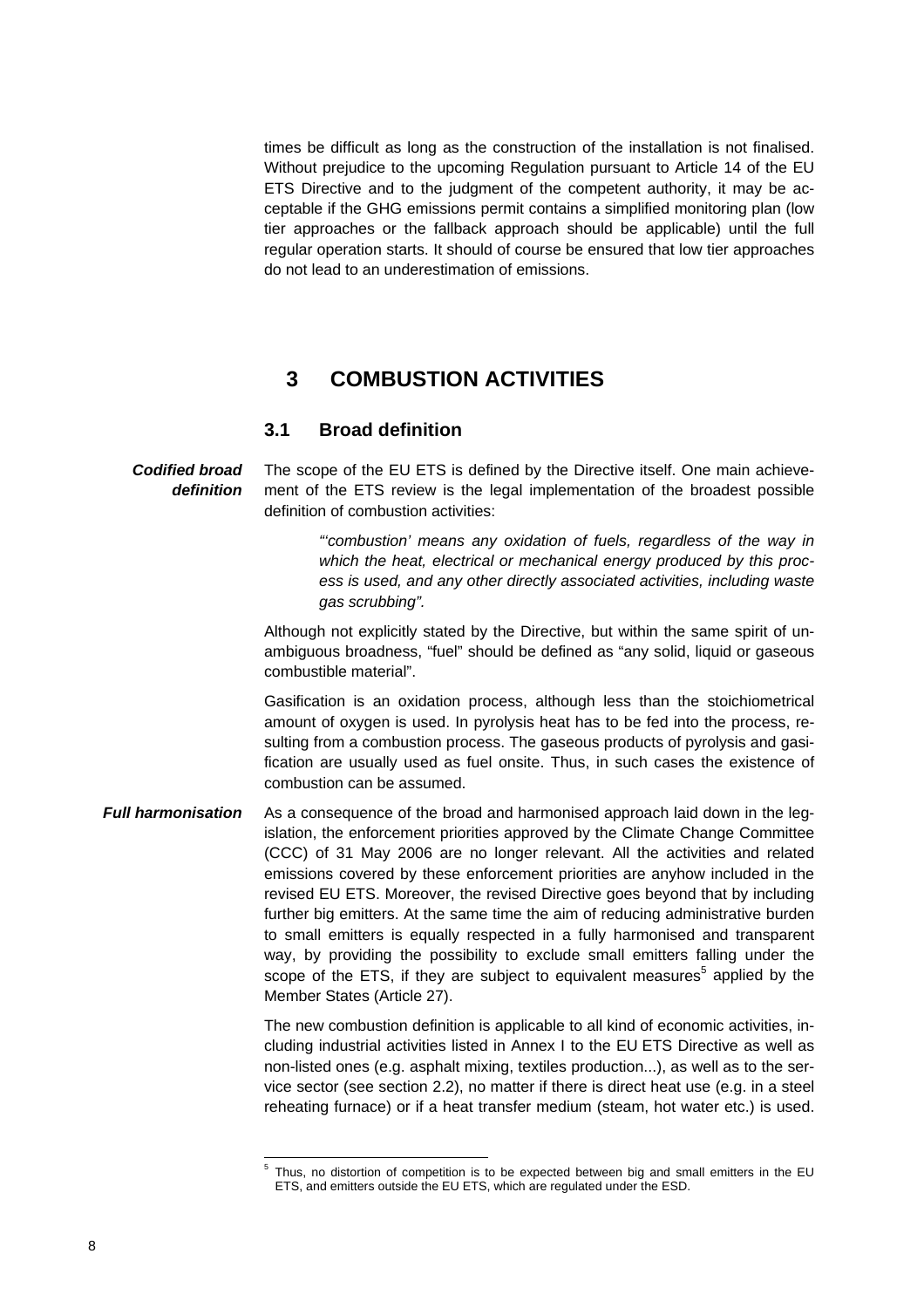Even if the generated heat is not used at all (flares and in some postcombustion units<sup>6</sup>), the fact of combustion will lead to an inclusion in the EU ETS, since the new combustion definition clarifies that combustion is found *"regardless of the way in which the heat, electrical or mechanical energy produced by this process is used"*. Furthermore, all combustion units are included, of which only the mechanical energy is used, without use of heat or generation of electricity. This applies e.g. to pipeline booster stations and other compressors directly driven by turbines or engines.

The fact that the definition is very broad is supported by clause 3 of Annex I, which gives a *non-exhaustive* list of types of combustion units, that *includes*

*"all types of boilers, burners, turbines, heaters, furnaces, incinerators, calciners, kilns, ovens, dryers, engines, fuel cells, chemical looping combustion units, flares, and thermal or catalytic post-combustion units."*

As a further consequence of the new definition of combustion, associated activities are not only relevant in the context of installation boundaries, but also within the activity "combustion of fuels": This clarifies that process emissions may occur as part of combustion activities<sup>7</sup>, especially CO<sub>2</sub> emissions from desulphurisation, from deNO<sub>x</sub> units (e.g. when urea is used as reductant) etc.

### <span id="page-8-1"></span><span id="page-8-0"></span>**3.2 Combustion vs. more specific activities**

#### **3.2.1 Clause 4 of Annex I**

l

Nine activities are listed in Annex I for which the capacity threshold (if any) is not expressed as total rated thermal input, but as "production capacity", "melting capacity" or just "capacity". These activities are:

*Table 1: Activities of which the capacity threshold is not expressed as total rated thermal input*

| <b>Activities</b>                                                                                                                      | <b>Relevant</b><br>capacity | <b>Relevant capacity</b><br>threshold to be ex-<br>ceeded |
|----------------------------------------------------------------------------------------------------------------------------------------|-----------------------------|-----------------------------------------------------------|
| Production of pig iron or steel (primary or<br>secondary fusion) including continuous<br>casting                                       | Capacity                    | 2,5 tonnes per hour                                       |
| Production of cement clinker                                                                                                           | Production<br>capacity      | 500 tonnes per day<br>(when in rotary kilns)              |
|                                                                                                                                        |                             | 50 tonnes per day (when<br>in other furnaces)             |
| Production of lime or calcination of dolo-<br>mite or magnesite                                                                        | Production<br>capacity      | 50 tonnes per day                                         |
| Manufacture of glass including glass fibre                                                                                             | Melting<br>capacity         | 20 tonnes per day                                         |
| Manufacture of ceramic products by firing,<br>in particular roofing tiles, bricks, refractory<br>bricks, tiles, stoneware or porcelain | Production<br>capacity      | 75 tonnes per day                                         |

<sup>6</sup> Note that no distinction can be justified between the gases flared and the auxiliary fuel. 7

#### *Flue gas treatment*

*Activities with production thresholds* 

This is fully in line with what has been required by the MRG Annex II since the first phase.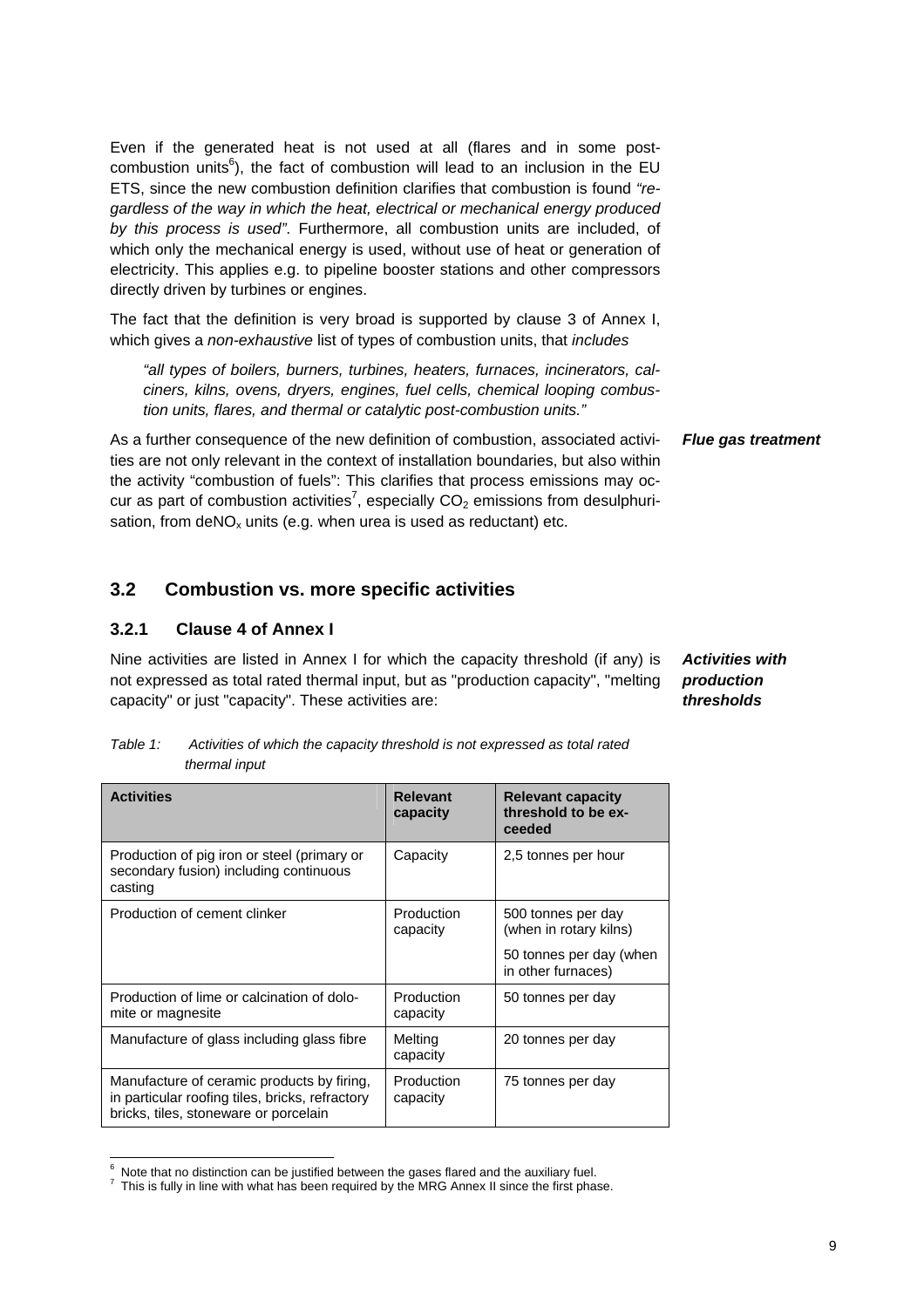| <b>Activities</b>                                                                                                    | <b>Relevant</b><br>capacity | <b>Relevant capacity</b><br>threshold to be ex-<br>ceeded |
|----------------------------------------------------------------------------------------------------------------------|-----------------------------|-----------------------------------------------------------|
| Manufacture of mineral wool insulation ma-<br>terial using glass, rock or slag                                       | Melting<br>capacity         | 20 tonnes per day                                         |
| Production of paper or cardboard                                                                                     | Production<br>capacity      | 20 tonnes per day                                         |
| Production of bulk organic chemicals by<br>cracking, reforming, partial or full oxidation<br>or by similar processes | Production<br>capacity      | 100 tonnes per day                                        |
| Production of hydrogen $(H2)$ and synthesis<br>gas by reforming or partial oxidation                                 | Production<br>capacity      | 25 tonnes per day                                         |

Clause 4 of Annex I stipulates:

*"If a unit serves an activity for which the threshold is not expressed as total rated thermal input, the threshold of this activity shall take precedence for the decision about the inclusion in the Community scheme."* 

This clause stipulates that the activity-specific capacity thresholds mentioned in Table 1 shall take precedence (above the total rated thermal input capacity threshold) for the decision about the inclusion in the Community Scheme. That activity-specific capacity threshold only takes precedence and does not exclude the application of another threshold expressed as total rated thermal input.

In some cases a unit can be assigned to two different categories of activity, such as a furnace used for production of glass, which can be considered as a combustion unit (where the threshold for all combustion units is expressed as total rated thermal input), or as a unit dedicated to the activity "manufacture of glass" (where the threshold is *not* expressed as total rated thermal input, but as daily tonnage). In such case:

1. If both thresholds are exceeded in the installation, then the threshold not expressed as total rated thermal input takes precedence over the other, and the installation is included in the EU ETS as performing the activity corresponding to that threshold (i.e. as performing "manufacture of glass" in the case mentioned above). Under which activity the installation is included in the EU ETS may be relevant for different reasons:

- regarding the information to be submitted to open the operator holding account;
- regarding the content of the greenhouse gas emissions permit;
- regarding the determination of the possibility of exclusion as small emitter (see section [4.5.2\).](#page-17-2)

2. If only one of the thresholds is exceeded in the installation (e.g. the 20 MW total rated thermal input threshold), the installation is included in the EU ETS as performing the related activity (in this example as performing the activity "combustion of fuels").

3. If none of the thresholds are exceeded in the installation, then the installation is not included in the EU ETS.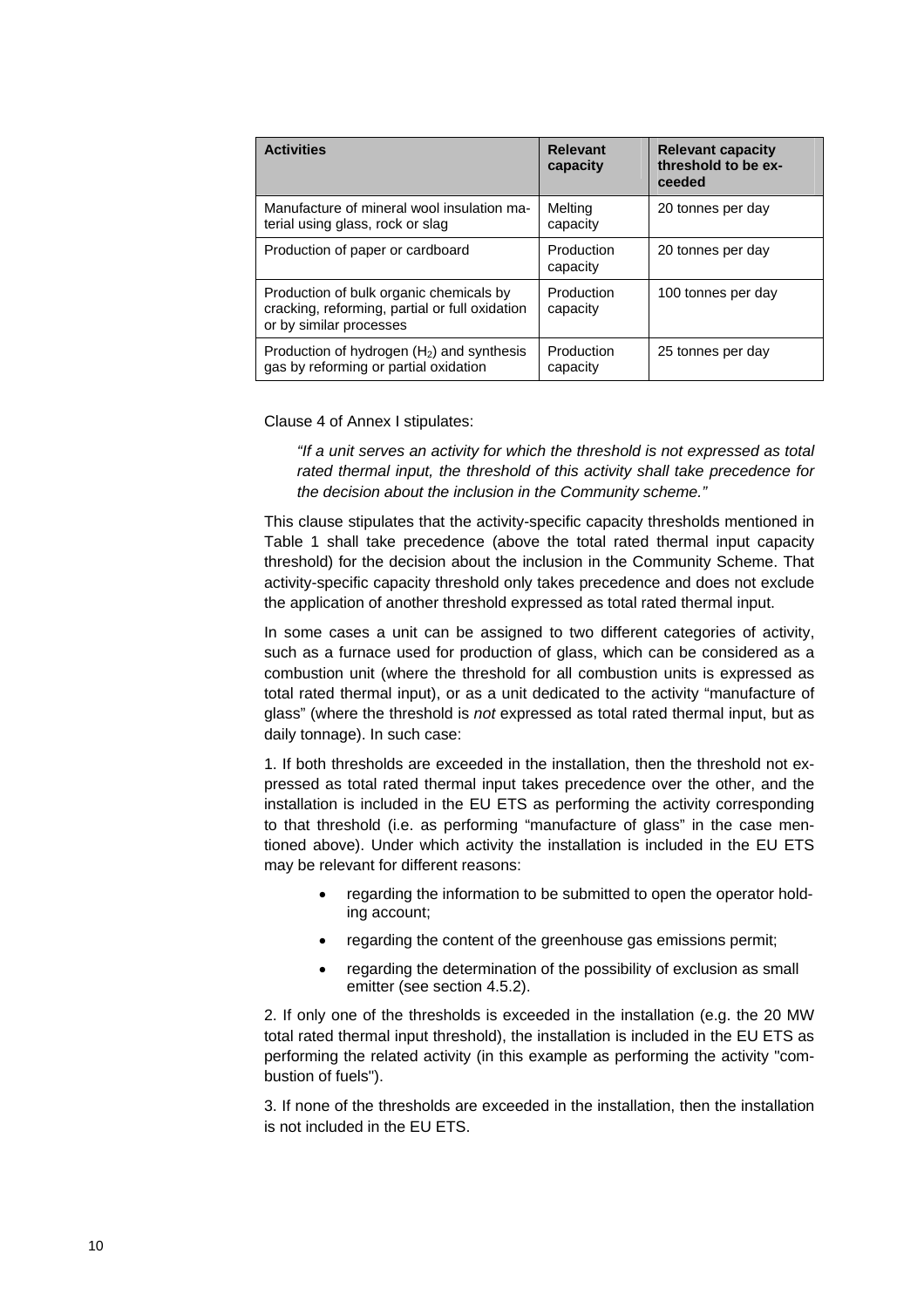**Example:** An installation producing ceramic products operates 3 units, i.e. two ceramics kilns and one CHP plant.

If the ceramics installation exceeds the 75 tonnes per day, the installation is to be included in the EU ETS. In the GHG emissions permit the Annex I activity "Manufacture of ceramic products" must be listed. Regardless the total rated thermal input of the CHP plant, the CHP unit must also be included in the GHG emissions permit (or in the monitoring plan) following clause 5 of Annex  $I^8$ . A special situation occurs if the CHP plant alone exceeds the 20MW capacity threshold. In that case, the Annex I activity "Combustion of fuels" should also be listed in the GHG emissions permit.

If the ceramics installation does not exceed the 75 tonnes per day, the assessment has to continue for confirmation if the activity "combustion of fuels" is carried out at that installation. If it exceeds 20 MW, this installation is included in the EU ETS. The activity listed in the GHG emissions permit is then "Combustion of fuels".

#### <span id="page-10-0"></span>**3.2.2 Specific activities with capacity threshold expressed as total rated thermal input exceeding 20 MW**

There are five activities (besides "Combustion of fuels") listed in Annex I of which the specific activity is combined with a capacity threshold expressed as "where combustion units with a total rated thermal input exceeding 20 MW are operated" (se[e Table 2\)](#page-10-1).

These activities could have been included in Annex I by the "combustion of fuels" activity only, since the broad combustion definition would be sufficient for their inclusion. However, these activities (e.g. ferrous and non-ferrous metals processing) can also give rise to process emissions (e.g. from reduction agents, graphite electrodes etc.), which would not be included in the EU ETS when these activities would only fall under the "combustion of fuels" activity alone<sup>9</sup>. The separate listing of these activities in Annex I together with the 20 MW capacity threshold makes clear that all emissions stemming from the respective activity are included in the EU ETS, not only those relating to combustion.

<span id="page-10-1"></span>*Table 2: Specific activities in Annex I combined with a capacity threshold expressed as "where combustion units with a total rated thermal input exceeding 20 MW are operated"* 

#### **Activities**  Production or processing of ferrous metals (including ferro-alloys). Processing includes, inter alia, rolling mills, re-heaters, annealing furnaces, smitheries, foundries, coating and pickling

Production of secondary aluminium

*Activities which can be treated like combustion* 

e<br><sup>8</sup> "When the capacity threshold of any activity in this Annex is found to be exceeded in an installation, all units in which fuels are combusted, other than units for the incineration of hazardous or municipal waste, shall be included in the greenhouse gas emission permit."

As mentioned in the last paragraph of section [3.1,](#page-7-1) some process emissions can be part of the combustion activity itself, limited to process emissions from flue-gas scrubbing.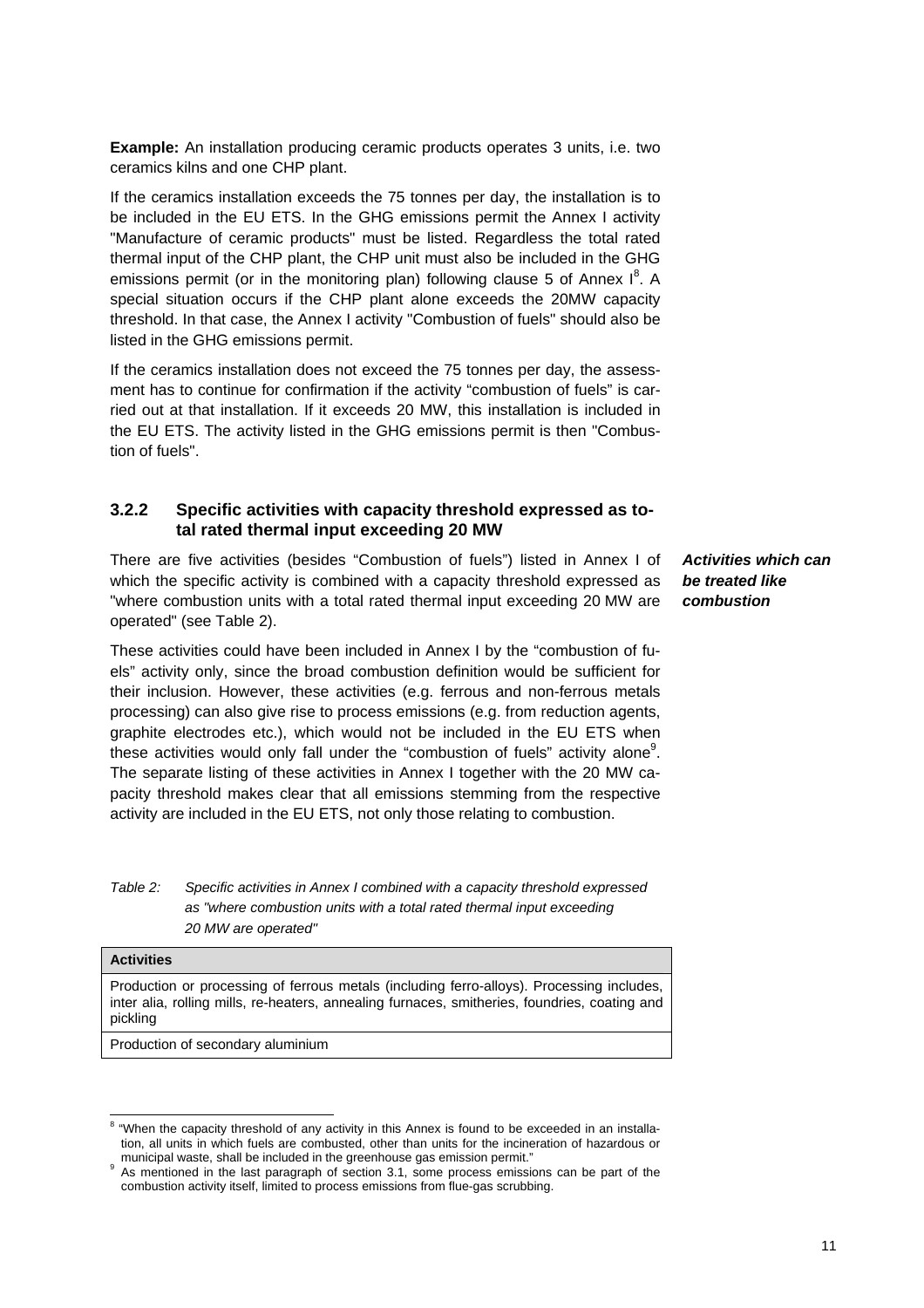Production or processing of non-ferrous metals, including production of alloys, refining, foundry casting, etc.

Drying or calcination of gypsum or production of plaster boards and other gypsum products

Production of carbon black involving the carbonisation of organic substances such as oils, tars, cracker and distillation residues

#### Another issue arising from these "pseudo-combustion" activities is the aggregation of units belonging to separate activities. As an example we use a foundry which produces parts from cast iron (using combustion units of 15 MW installed capacity) and from brass (again 15 MW installed). Here the two activities "production or processing of ferrous metals" and "production or processing of nonferrous metals" are carried out, but each stays below the individual capacity threshold. However, in this example the "precedence clause" (clause 4 of Annex I) does not apply, since both activities have capacity thresholds expressed as total rated thermal input. Thus, all units involved in the two activities must be considered units for the activity "combustion of fuels", and all the capacities should be added together. This gives a rated thermal input of 30 MW, and the installation is included in the EU ETS with the activity "combustion of fuels". *Example: Metals processing*

#### <span id="page-11-1"></span><span id="page-11-0"></span>**3.3 Various interpretation issues**

#### **3.3.1 What is "thermal input"**

Thermal input in the context of GHG emitting processes means all input in the form of fuels. Thus, if a furnace can use both, electrical heating or heating by combustion of fuels, only the fuel related input is used for the calculation. In cases, where various proportions of heat input can be used, the maximum of fuel related input is assumed.

The maximum rated thermal input is normally specified by the manufacturer and is displayed on the technical device with the consent of an inspection body. Where different fuels or fuel mixes can be used, leading to different maximum thermal inputs, the highest possible thermal input should be used.

When no information from the manufacturer is available, the operator of the installation shall provide to the competent authority an estimate based on best available information (for example maximum fuel throughput achieved in 24h during the last calendar year). As in most cases the exhaust gas has a temperature above 100°C, and in line with monitoring requirements defined by the MRG, net calorific values (NCV) are considered most appropriate for determination of the thermal input.

Although a fully harmonised approach should be the aim for the EU ETS, it is recognised that in some Member States gross calorific values (GCV) are used for specifying nameplate capacity. Thus, for practical and simplicity reasons only, the use of GCV in these Member States is considered acceptable.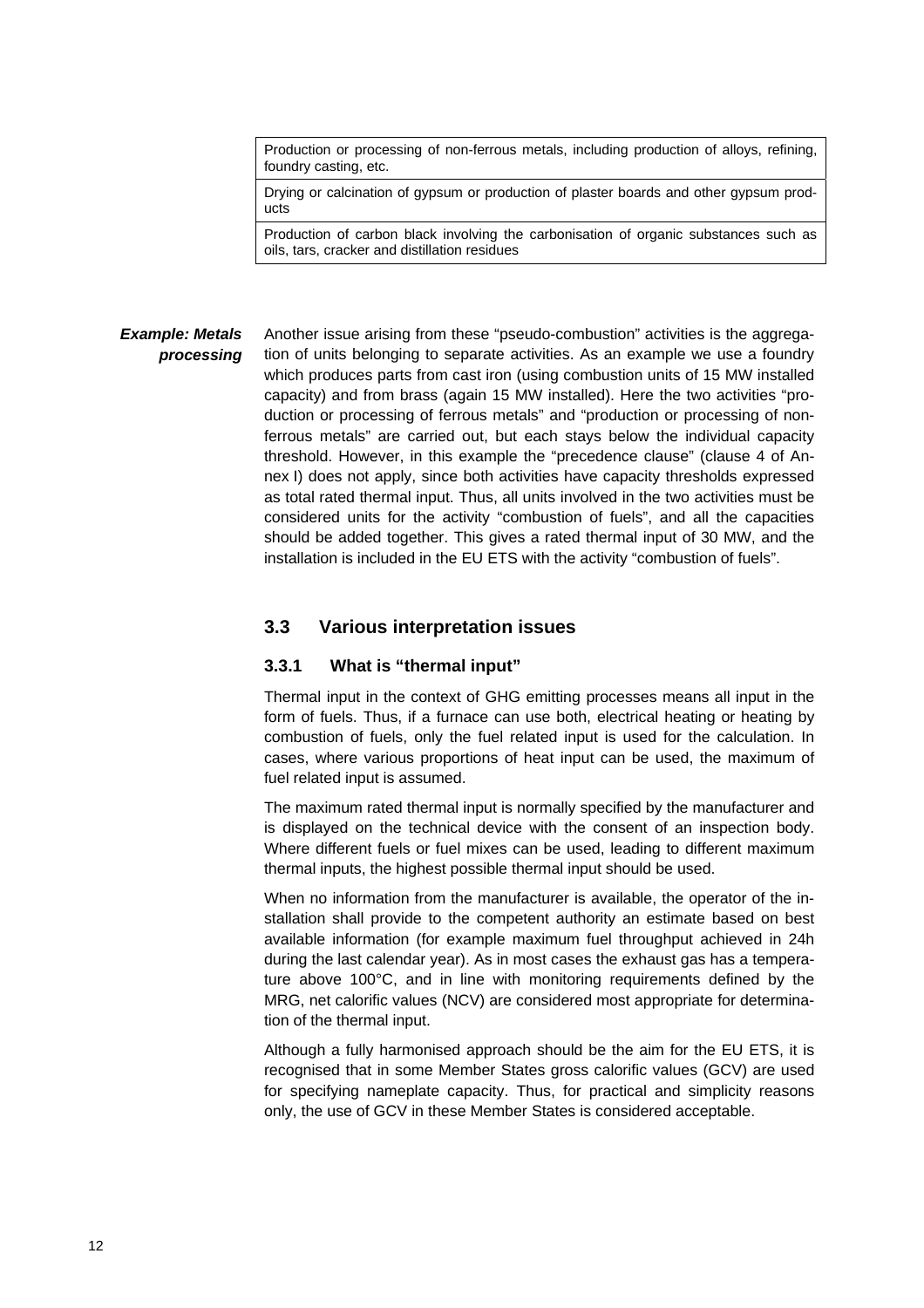Where fuels are used as reducing agents in the production or processing of non-ferrous metals<sup>10</sup>, the heat input of these fuels is also to be taken into account when calculating the rated thermal input as if they were fuels.

#### <span id="page-12-0"></span>**3.3.2 Waste incineration and Co-incineration**

The first activity in Annex I is defined as

*"Combustion of fuels in installations with a total rated thermal input exceeding 20 MW (except in installations for the incineration of hazardous or municipal waste)"* 

*Installations* for the *incineration* of municipal waste or hazardous waste are thus excluded in Annex I to the EU ETS Directive. It is for the competent authority to determine whether a particular installation falls into one of these categories taking account the relevant definitions in the WID (Waste Incineration Directive<sup>11</sup>). Installations falling under the WID have a permit under that Directive which should clearly state the status of the incineration or co-incineration units. This Directive defines an "incineration plant" as a technical unit

*"dedicated to the thermal treatment of wastes with or without recovery of the combustion heat generated. This includes the incineration by oxidation of waste as well as other thermal treatment processes such as pyrolysis, gasification or plasma processes in so far as the substances resulting from the treatment are subsequently incinerated."* 

If a dedicated installation is found by the CA to fall under this definition, and if the waste incinerated falls predominantly under the category "municipal" or "hazardous" (according to the European waste catalogue<sup>12</sup>), then it is not subject to the EU ETS Directive in respect of any incineration that takes place at the installation.

A co-incineration plant is defined in the WID as a plant

"*whose main purpose is the generation of energy or production of material products and:* 

*— which uses wastes as a regular or additional fuel; or* 

*— in which waste is thermally treated for the purpose of disposal. If co-incineration takes place in such a way that the main purpose of the plant is not the generation of energy or production of material products but rather the thermal treatment of waste, the plant shall be regarded as an incineration plant within the meaning of point 4.*"

If the status of individual units cannot be derived unambiguously from the WID permit, the following considerations may serve as guidance: units burning waste which are situated at sites with industrial production<sup>13</sup> (within the same installa-

l

*Exclusion of hazardous and municipal waste incinerators* 

*Co-incineration to be included in the EU ETS* 

 $10$  Ferro-alloys such as FeMn and FeSi are also considered to be non-ferrous metals.<br> $11$  Directive 2000/76/EC of the European Parliament and of the Council of 4 December 2000 on the

incineration of waste<br><sup>12</sup> Commission Decision of 3 May 2000 replacing Decision 94/3/EC establishing a list of wastes pursuant to Article 1(a) of Council Directive 75/442/EEC on waste and Council Decision 94/904/EC establishing a list of hazardous waste pursuant to Article 1(4) of Council Directive 91/689/EEC on hazardous waste (2000/532/EC). <sup>13</sup> Including both, activities listed in Annex I, and other industrial activities.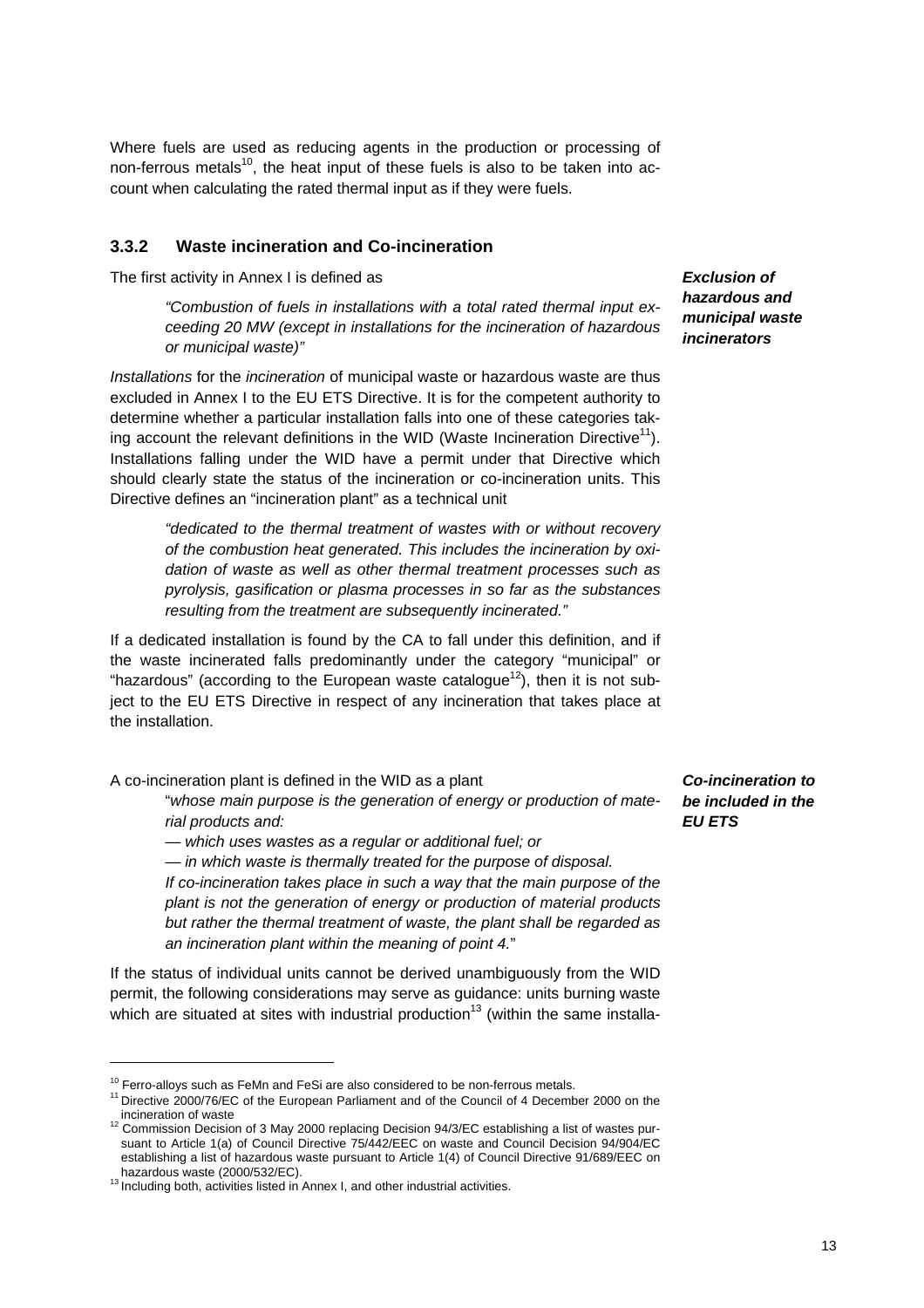tion or outsourced to a separate operator) are usually to be classified as *coincineration*, because the main purpose of such combustion units is the supply of energy to the production of industry goods. This fact is often supported by the substitutability of the waste unit by units fired with conventional fossil fuels. As evidence for such substitutability may serve *inter alia*:

- The waste unit is operated in technical connection with other boilers or CHP units, e.g. by feeding into a steam grid;
- The waste unit has replaced a previous boiler or CHP plant, which was fired by conventional fuels;
- The existence of reserve units which use conventional fuels;
- A significant amount of the thermal input in the waste unit is provided by conventional fuels, or other waste than hazardous or municipal waste.

Wherever the CA classifies the waste unit as co-incineration or as using other wastes than municipal and hazardous wastes, it is to be included in the EU ETS.

#### <span id="page-13-0"></span>**3.3.3 Waste (co-)incineration units**

The previous section has dealt with whole installations for the incineration or coincineration of wastes (or installations where only the activity "combustion of fuels" is carried out). Beyond this case, clause 5 of Annex I mandates: "*When the capacity threshold of any activity in this Annex is found to be exceeded in an installation, all units in which fuels are combusted, other than units for the incineration of hazardous or municipal waste, shall be included in the greenhouse gas emission permit.*" In contrast to what has been explained in the previous section, which has dealt with whole installations, here "units" for the incineration of waste are mentioned. As this clause deals primarily with the inclusion of associated activities, a suitable decision making for this case can be outlined like this:

- 1. Is there a unit part of this installation, which according to the competent authority's opinion is dedicated to the *incineration* (not co-incineration) of hazardous or municipal waste? If no: no unit to be exempt.
- 2. Is this unit part of another activity listed in Annex I of the ETS Directive (e.g. integral part of a refinery or a bulk organic chemical production<sup>14</sup>)? If yes, it is included in the EU ETS anyway as part of that activity.
- 3. If under 2 the answer is no, this unit can be exempt from the EU ETS.

### **3.3.4 Units using exclusively biomass**

<span id="page-13-1"></span>*Units using exclusively biomass* 

l

Units exclusively using biomass<sup>15</sup> are excluded from the aggregation clause. However, where an installation also operates fossil fuelled combustion units (with aggregated capacity above 20  $MW_{th}$ ), the biomass units are included in the EU ETS. But even if all units of the installation use only biomass, i.e. even if

 $14$  Subject to the judgement of the competent authority, a unit may be regarded as "integral part" of the activity, if the production is technically impossible or not allowed under the relevant permit

<sup>(</sup>IPPC, WID or other), when the unit under consideration is shut down.<br><sup>15</sup> For a definition of biomass see MRG 2007, Annex I, section 2 point 4(f) and section 12.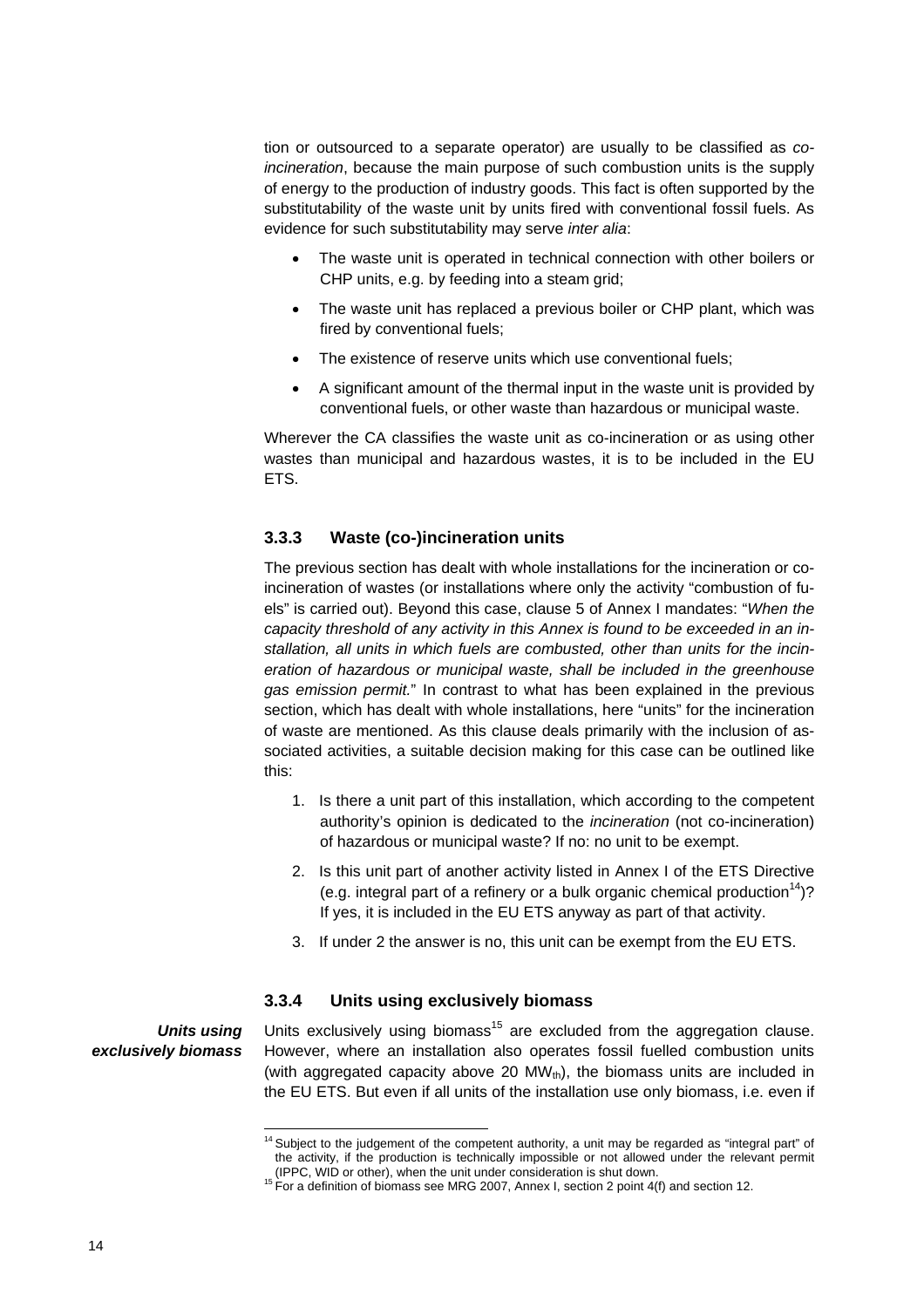zero emissions can be expected, the Member State may include the installation via opt-in (Article 24).

When doing the aggregation for deciding upon the inclusion of the installation in the EU ETS, units which use fossil fuels only for start-up or shut-down may be excluded as well. However, this exclusion is only relevant for the decision of including the installation in the ETS. As soon as the whole installation is in the ETS, these units are included as well. Consequently, the fossil emissions from the start-up burners are to be monitored and reported.

Start-up burners are separate ignition/pilot burners used during start-up of a combustion unit, which are necessary for avoiding unstable combustion situations by ensuring re-ignition of the fuel, and for controlled shut-down of the combustion unit. Usually this should be clearly stated by the manufacturer of that unit, and be laid down in the operating and/or GHG emissions permit. The existence of a dedicated start-up burner may serve as indicator for the fact that otherwise exclusively biomass is used within this unit.

If no detailed information is available on the use of fossil fuels, it can be assumed that fossil fuels are used only for start-up if the share of energy input derived from fossil fuels of the units does not exceed 1 % of the total annual energy input.

## <span id="page-14-0"></span>**4 THE AGGREGATION RULE**

### <span id="page-14-1"></span>**4.1 Capacity**

l

For a general definition of capacity, the Commission's non-paper from September 2003 (p.7) stated:

*"The only technically coherent meaning of "capacity" is, therefore, the capacity at which the installation is capable of being operated. That is to say, it is the rated capacity of the installation to operate 24 hours a day, provided that the equipment is capable of being operated in that way."16*

A more detailed guidance on how to determine the capacity of units and installations will be developed in the context of the Community-wide fully harmonised implementing measures pursuant to Article 10a(1).

### <span id="page-14-2"></span>**4.2 The aggregation clause**

The aggregation clause in Annex I of the EU ETS Directive uses the same approach as the IPPC Directive. The clause is included in the second sentence of clause 2 of Annex I and states:

*Start-up burners* 

*Further guidance to be developed* 

 $16$  The non-paper cites this from COM(2003)354, "Communication from the Commission to the Council, the European Parliament, the European Economic and Social Committee and the Committee of the Regions - On the Road to Sustainable Production - Progress in implementing Council Directive 96/61/EC concerning integrated pollution prevention and control."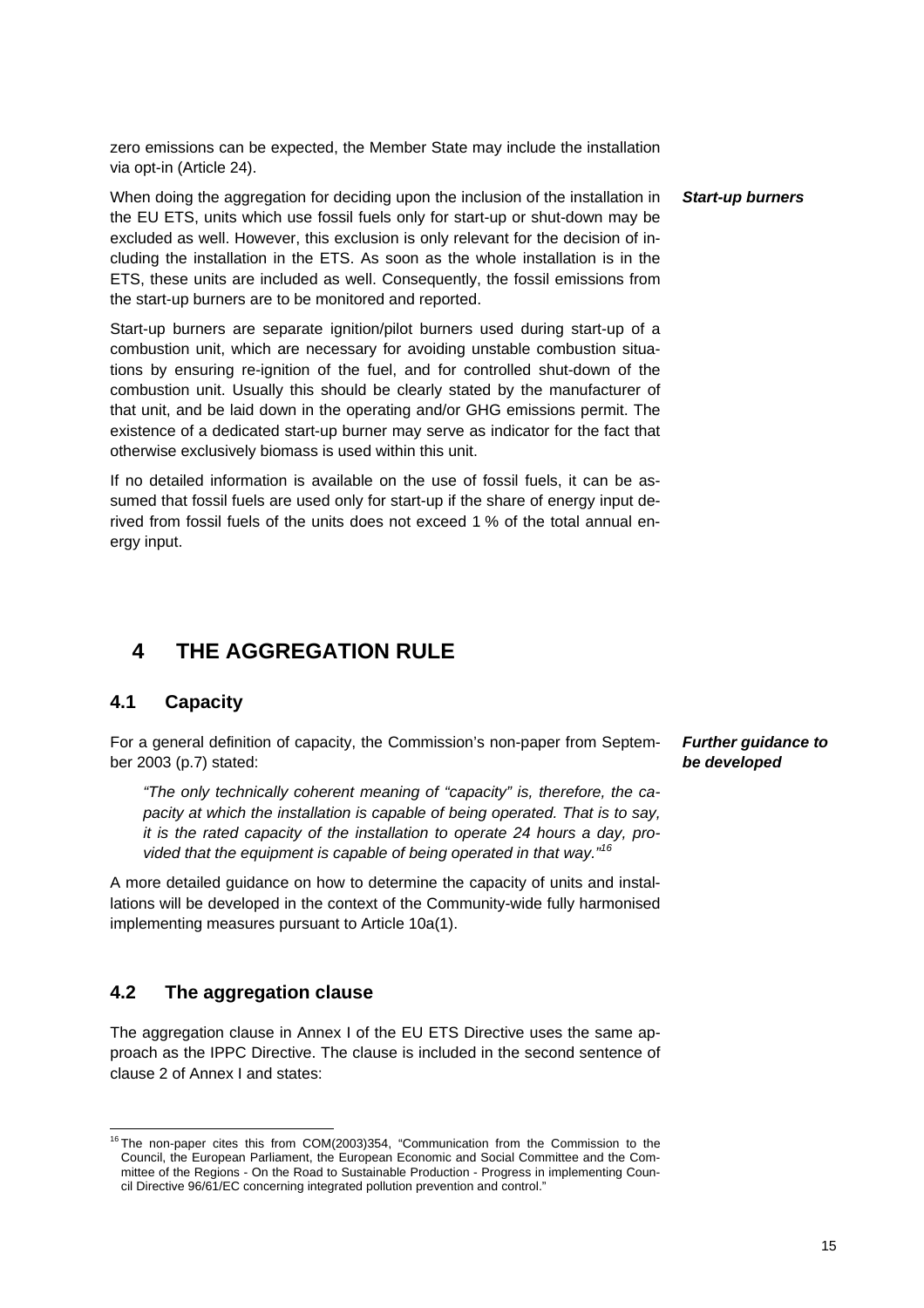*"Where several activities falling under the same category are carried out in the same installation, the capacities of such activities are added together."* 

The clause should lead to equal treatment of installations of the same capacity, even if one carries out this activity in several smaller production units and the other in one bigger unit. However, in order to support the implementation of the broad combustion definition, the EU ETS Directive adds further rules with clause 3 of Annex I:

*"When the total rated thermal input of an installation is calculated in order to decide upon its inclusion in the Community scheme, the rated thermal inputs of all technical units which are part of it, in which fuels are combusted within the installation, are added together. These units could include all types of boilers, burners, turbines, heaters, furnaces, incinerators, calciners, kilns, ovens, dryers, engines, fuel cells, chemical looping combustion units, flares, and thermal or catalytic post-combustion units. Units with a rated thermal input under 3 MW and units which use exclusively biomass shall not be taken into account for the purposes of this calculation. 'Units using exclusively biomass' includes units which use fossil fuels only during start-up or shut-down of the unit."* 

*The meaning of clause 3 of Annex I*  The purpose of this clause is multi-fold:

- The aggregation clause is repeated with special clarification for all activities which have a capacity threshold expressed as total rated thermal input. All units, in which fuels are combusted (i.e. without differentiation between more specific activities) are to be aggregated. See sectio[n 3.2.](#page-8-0)
- It clarifies (together with the definition of installation (Article 3(e)) the hierarchy of terms: A site is the biggest item, which can consist of several installations. An installation can consist of several units.
- The non-exhaustive list gives further insight in what can be such units: Boilers, turbines, kilns, flares... (see sectio[n 4.4\)](#page-16-0)
- An exemption (de-minimis rule) to the aggregation clause is included: Units with a rated thermal input below 3MW are excluded, as well as units using exclusively biomass (see section [3.3.4\)](#page-13-1).

Note that Article 27 does not provide a basis for leaving out biomass units and the 3MW de-minimis units (see section 4.5.2.).

### **4.3 Reserve and backup units and parallel capacities**

<span id="page-15-0"></span>It is common industry practice that reserve or backup units exist at installations. Such units are used for replacing the main units during maintenance or other shutdowns, or for covering heat demands during peak load situations. Thus, such units are usable in parallel to the main units, and are not in operation during the major part of the year. A similar situation occurs where two intermittent kilns take turns for production batches. *Treatment of reserve and back-up units* 

> This situation, where parts of installations *usually* do not operate at the same time, is *per se* not a reason for not adding the capacities together. An exception can only be granted if the operator can give evidence to the satisfaction of the competent authority, that there are physical or legal restrictions which effectively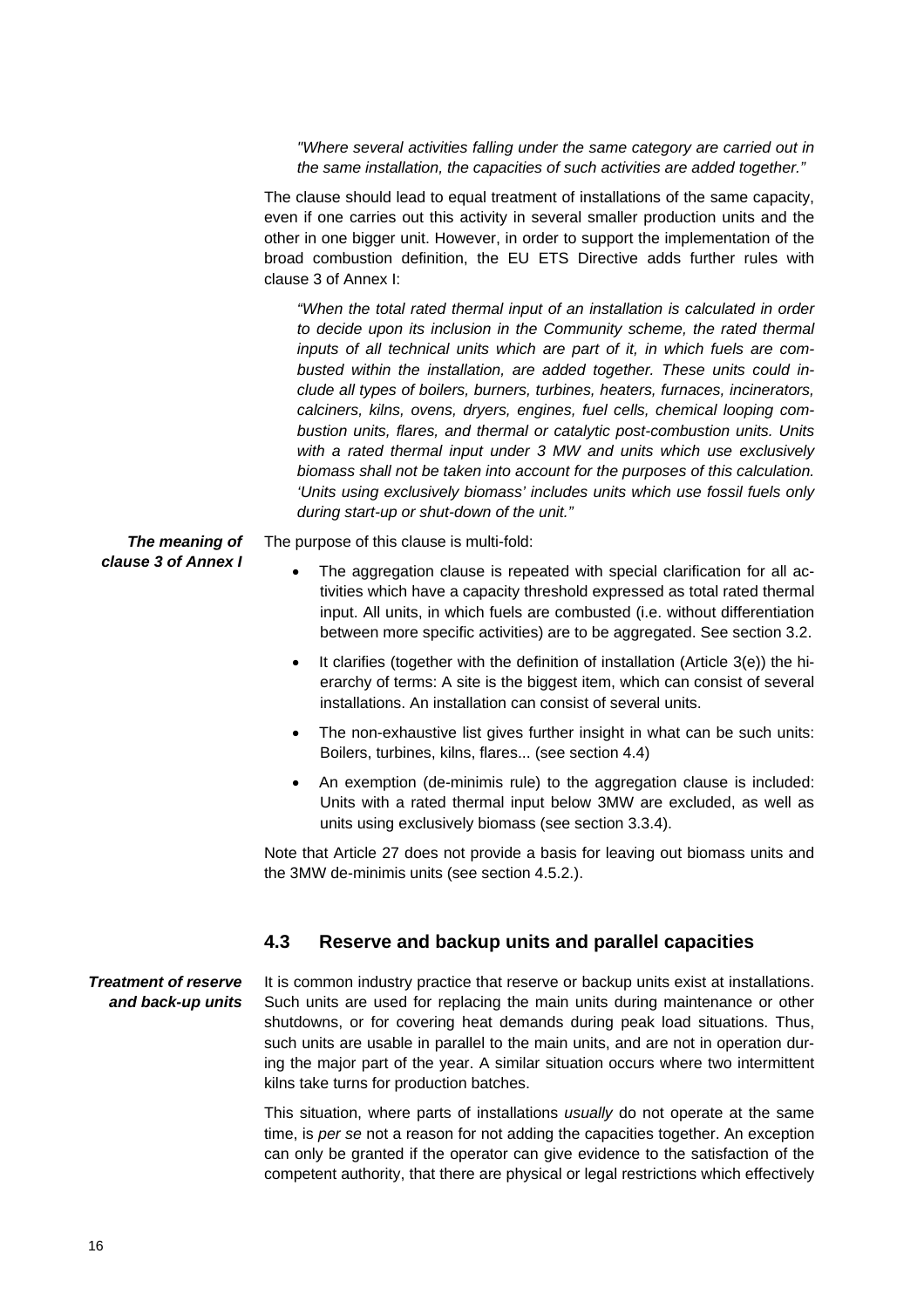prevent the simultaneous operation of these units. These restrictions must be clearly identified and be mandated by the competent authority in an enforceable way (e.g. by conditions in the GHG emissions permit or IPPC permit) and be subject to regular inspection<sup>17</sup> by the CA. In such cases, the bigger of the two capacities shall be assumed to determine the inclusion in the EU ETS.

### <span id="page-16-0"></span>**4.4 Definition of "Unit"**

The term "unit" is defined only indirectly in the EU ETS Directive, by a nonexhaustive list in clause 3 of Annex I: *Combustion units* 

*"These units could include all types of boilers, burners, turbines, heaters, furnaces, incinerators, calciners, kilns, ovens, dryers, engines, fuel cells, chemical looping combustion units, flares, and thermal or catalytic postcombustion units."* 

Room for interpretation could exist where one unit contained in this list, e.g. a kiln, has sub-units also contained in the list, e.g. several burners which together supply the heat necessary for a certain production process. In such cases, the more overarching unit (in this example the kiln) should be considered the "unit" when applying the aggregation clause or de-minimis exemption. There are two reasons for this:

- A kiln with 12 MW thermal input could be equipped with 2 x 6 MW burners, but also with 3 x 4 MW, 4 x 3 MW or 6 x 2MW, and several more options. In order to treat all comparable kilns equal, the burner cannot be considered the appropriate "unit". *Equal treatment*
- The Directive states *"'Units using exclusively biomass' includes units which use fossil fuels only during start-up or shut-down of the unit."* Thus, the Directive acknowledges with its own example that a unit is usually the more complex item and can contain several independent burners (the fossil start-up fuel usually requires a separate "start-up burner").

From the above it can be concluded that "burner" is in the list of units for completeness reasons, in order to demonstrate the broadness of the definition for the rare case of stand-alone burners. Otherwise, a burner is usually considered to be a sub-part of a bigger unit which as a whole serves a particular purpose, such as kilns, boilers or dryers, chemical reactors, distillation columns, CHP plants, etc.

The exclusion of de-minimis units is only relevant for the decision of including the installation in the ETS. As soon as the whole installation is in the ETS, these units are included as well.

l <sup>17</sup> This can be done either by third party verifiers, who are accredited for this type of inspection, or by the competent authority itself.

*Unit = equipment serving a particular purpose*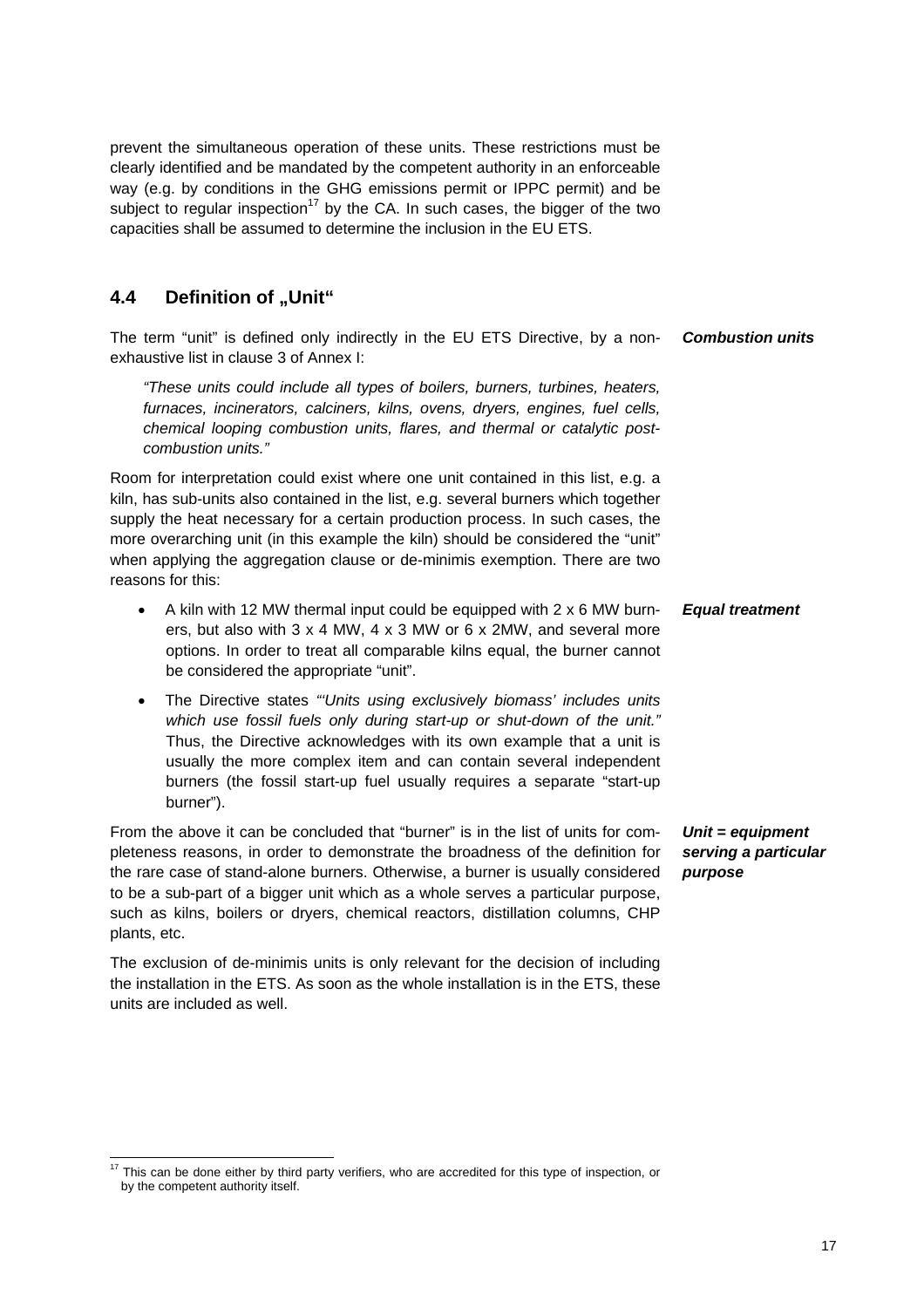### **4.5 Step-by-step approach**

#### <span id="page-17-1"></span><span id="page-17-0"></span>**4.5.1 Defining installations which fall under the scope of EU ETS**  *Decision tree*

Summarizing the previous chapters, the following decision tree can be followed when determining if an installation falls under the scope of the EU ETS:

- 1. Apply the broadest possible installation boundaries (chapte[r 2\).](#page-4-3)
- 2. Are activities of Annex I other than "combustion of fuels" carried out at the installation? (chapte[r 3.2\)](#page-8-0).
	- a. yes: Activity-specific capacity threshold (if any) exceeded?
		- i. yes:
			- 1. Include all directly related activities (especially combustion units including their waste gas treatment)
			- 2. check for units for the incineration of municipal and hazardous waste to be excluded following section [3.3.3,](#page-13-0)
			- 3. proceed to point [9.](#page-17-3)
		- ii. no: Carry on with poin[t 3 \(](#page-17-4)assessing combustion units).
	- b. no: Carry on with poin[t 3 \(](#page-17-4)assessing combustion units).
- <span id="page-17-4"></span>3. List all combustion units of the installation.
- 4. Exclude units for the incineration of municipal and hazardous waste (see chapter [3.3.2](#page-12-0) and [3.3.3\)](#page-13-0) from the list derived under point [3,](#page-17-4) but leave units for co-incineration on the list,
- <span id="page-17-7"></span><span id="page-17-6"></span>5. Exclude biomass units from the list<sup>18</sup>.
- 6. Exclude units with a rated thermal input of less than  $3 \text{ MW}_{\text{th}}$  from the list.
- <span id="page-17-5"></span>7. Add up all rated thermal inputs of the units remaining on the list of combustion units.
- 8. Does the sum determined under point [7 e](#page-17-5)xceed 20  $MW_{th}$ ?
	- a. Yes: Installation is under the EU ETS. Add again all units excluded under poin[t 5 a](#page-17-6)n[d 6.](#page-17-7) Proceed to point [9.](#page-17-3)
	- b. No: Installation stays out of the EU ETS. *Exit decision tree.*

#### <span id="page-17-3"></span><span id="page-17-2"></span>**4.5.2 Identifying installations which fall under the scope of EU ETS, but could be excluded as "small installations" pursuant to Article 27**

- 9. Does the Member State concerned intend to notify to the Commission an exclusion of small emitters pursuant to Article 27?
	- a. No: Installation is included in the EU ETS. *Exit decision tree.*
	- b. Yes: proceed to point [10.](#page-17-8)
- 10. Is at least one of the following criteria met?
	- i. Installation is a hospital (see chapte[r 6.1\)](#page-21-2)

<span id="page-17-8"></span> $\overline{a}$ 

 $18$  Units with start-up burners are also excluded, see chapter 3.3.4 for definition.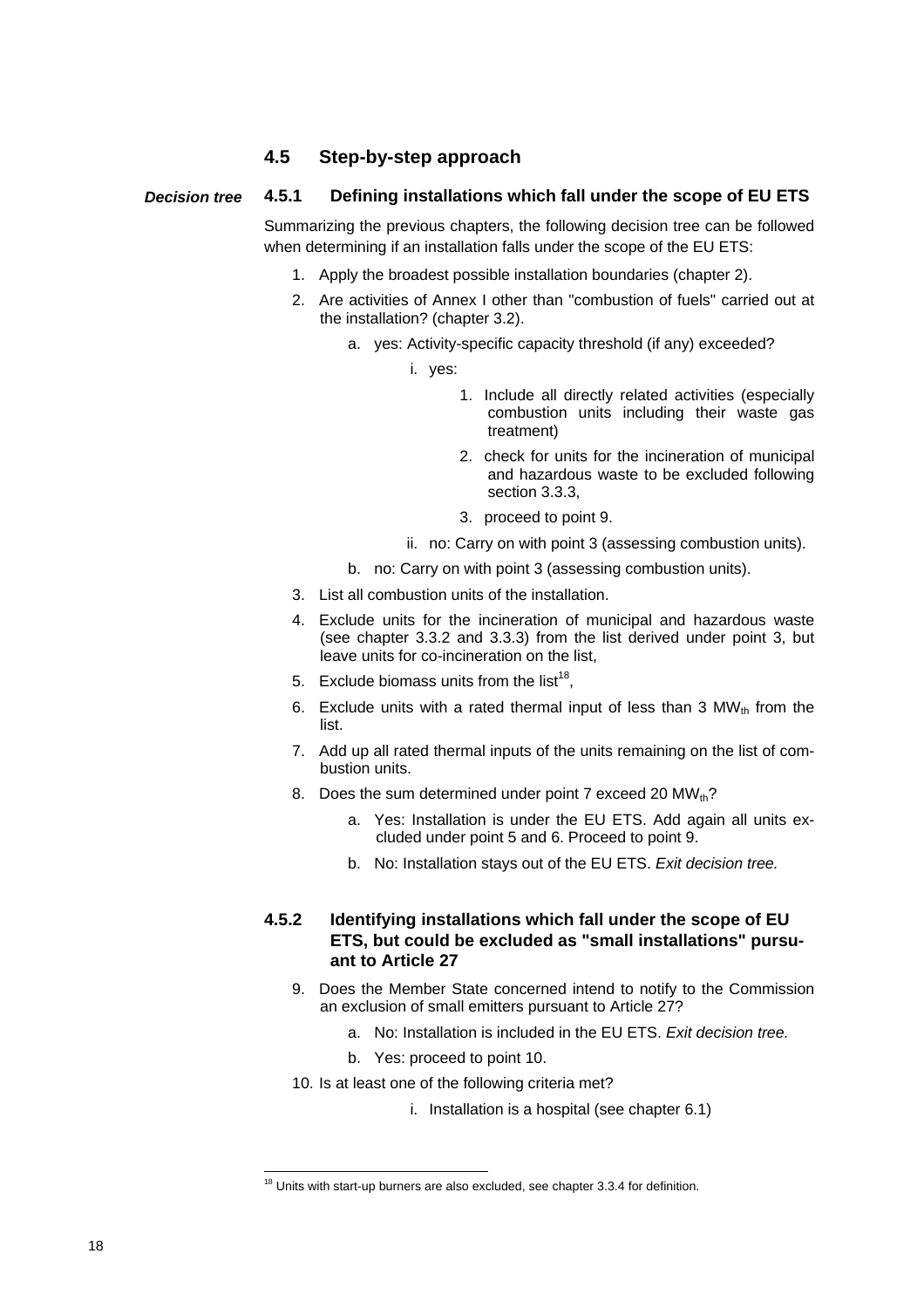- ii. Installation carries out Annex I-activity other than "combustion of fuels", and annual GHG emissions covered by the EU ETS in the  $3<sup>rd</sup>$  trading period in each of the years 2008 to 2010 have been <25 000 t  $CO_2$ (eq)<sup>19</sup>,
- iii. Installation carries out Annex I-activity "combustion of fuels", and the aggregate capacity (including the capacity of units mentioned under points [5](#page-17-6) and [6\)](#page-17-7) is <35  $\dot{MW}_{th}^{20}$ , and annual GHG emissions covered by the EU ETS in the  $3^{rd}$  trading period in each of the years  $2008$ to 2010 have been <25 000 t  $CO_2$ (eq)<sup>21</sup>.
- a. Yes: Installation may be excluded from EU ETS, if equivalent measures and monitoring and reporting arrangements in accordance with Article 14 are in place and if installation is notified at the latest to the Commission by 30 September  $2011^{22}$ .
- b. No: Installation stays in the EU ETS.

**Example 1**: An installation operating:

*Examples* 

- 3 units with 4 MW $_{th}$  each,
- 1 unit (boiler) of 9  $MW_{th}$ , and
- $.8$  units of 2 MW<sub>th</sub>.

This installation is included in the EU ETS ( $3x4 + 9 = 21$  MW<sub>th</sub>). As all units excluded under point [5](#page-17-6) and [6](#page-17-7) have to be added up again, the installation is included with its full capacity of  $12 + 9 + 16 = 37$  MW<sub>th</sub>, and cannot be excluded under Article 27 due to its capacity of 37  $MW_{th}$ .

If the 9 MW<sub>th</sub> unit used exclusively biomass, the whole installation would fall out of the scope of ETS, because only the 3 units with 4  $MW_{th}$  each remain to be aggregated. No decision regarding possible exclusion would be necessary in this case.

**Example 2:** An installation operates a boiler of 28 MW<sub>th</sub> fired with natural gas, and a wood based boiler of 12  $MW_{th}$ . While the wood boiler is excluded for the aggregation, it is included for the purpose of checking the capacity threshold for possible exclusion. Since Article 27 does not refer to the same de-minimis rules as clause 3 of Annex I, all combustion units at the installation are to be considered. Thus the relevant capacity is  $28 + 12 = 40$  MW<sub>th</sub>, i.e. too high for a possible exclusion.

**Example 3:** A ceramics plant operates 2 tunnel kilns with an aggregate production capacity exceeding 75 tonnes per day and a boiler feeding steam to a dryer. In this situation the installation can be considered to carry out only the ac-

l

 $19$  In order to also give the possibility to exclude small installations that only started up their Annex Iactivity in one of the years 2008 to 2010 (and were regarded as new entrants by the Competent Authority in the  $2^{nd}$  trading period), "in each of the years 2008 to 2010" must be interpreted as "in

each of the years 2008 to 2010 in which the installation was performing an Annex I-activity".<br><sup>20</sup> When assessing the 35 MW and 25 000 t CO2(eq) threshold for possible exclusion from the Community scheme, also the fuel use (and CO2 emissions) from units with a rated thermal input of less than 3 MWth are included. It is therefore clear that the calculation of the 35 MW treshold does not provide the "earlier" exclusion of units below 3 MW thermal input and units using exclusively biomass, as these exclusions are only relevant when assessing whether an installation

falls under the scope of the EU ETS.<br>
<sup>21</sup> See footnote 19.<br>
<sup>22</sup> Installations that are notified later then 30 September 2011 can not be excluded as from EU ETS.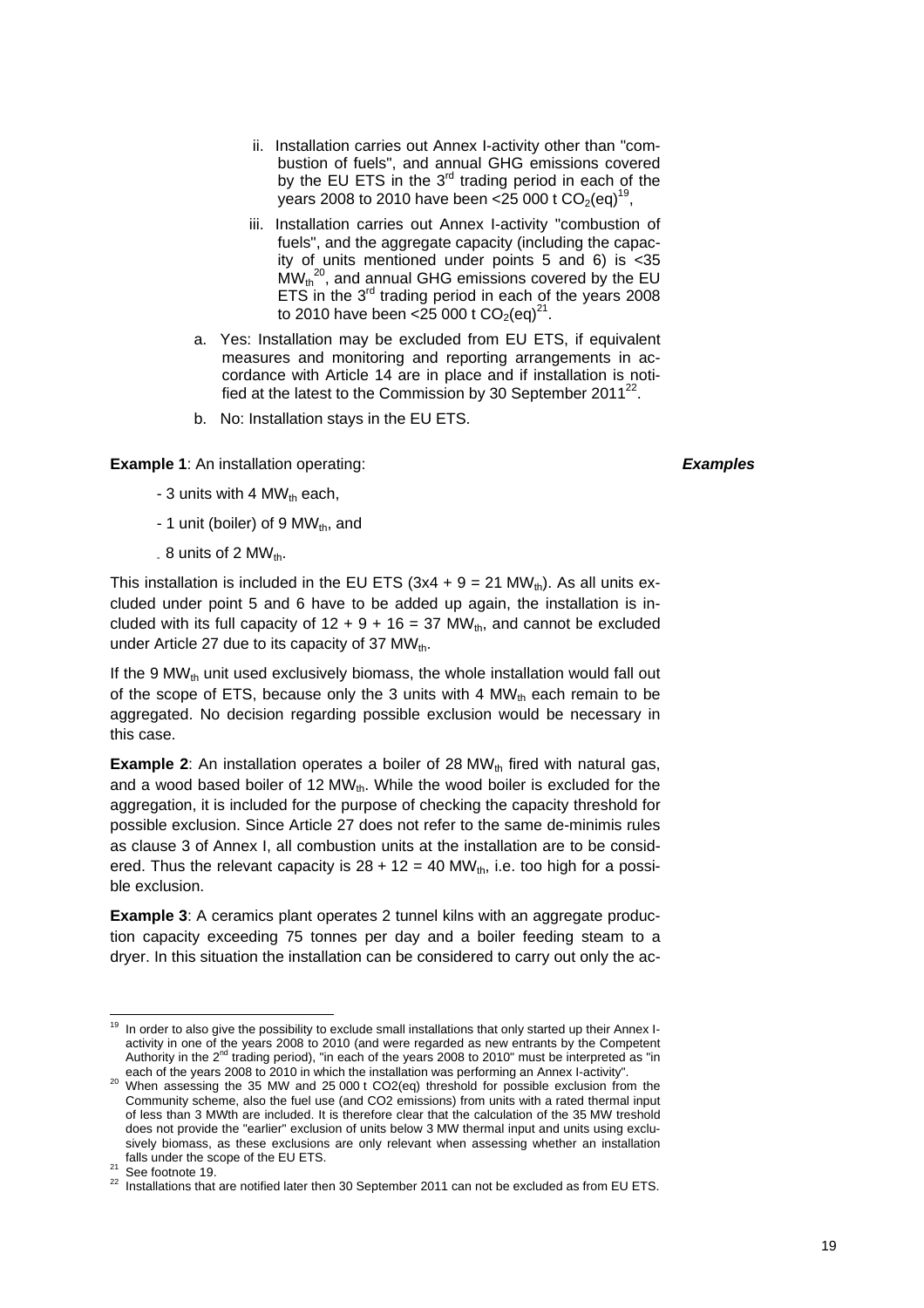tivity "production of ceramics". For possible exclusion under Article 27, only the emissions threshold of 25 000 t  $CO<sub>2</sub>(eq)$  per year is relevant.

Member States will have to notify a list of *all* installations under the scope of EU ETS in  $3<sup>rd</sup>$  trading period (identifying also small emitters to be possibly excluded pursuant to Article 27).

### **5 NEW ACTIVITIES**

<span id="page-19-0"></span>Note: This section deals only with questions which the Commission has received so far, and is not intended to give a complete overview about installation boundaries of new activities. It should be recalled that coverage of activities may not completely coincide with the boundaries of certain product benchmarks for free allocation. For example the production of alumina is discussed in the Ecofys/Fraunhofer study in the aluminium sector, but is included in the EU ETS due to the combustion of fuels at such installations.

### **5.1 What are "bulk organic chemicals"?**

<span id="page-19-1"></span>*Production process as criterion, no exhaustive list available* 

Bulk organic chemicals are chemicals which are usually produced at large scale and sold as commodities for the purpose of producing other chemicals. Production processes under this activity are "cracking, reforming, partial or full oxidation" and "similar processes" (i.e. processes where severe thermal and/or oxidising conditions prevail). A production process can be assumed to be a "similar process" falling under this activity, if  $CO<sub>2</sub>$  emissions are not only result of separate combustion of fuels, but where part of the emitted carbon stems from the feedstock. Other chemical production processes should be assessed regarding inclusion in the EU ETS under the aspect of combustion activities.

There is no exhaustive list of chemicals available that would satisfy the definition of the activity in Annex I of the EU ETS Directive. However, [Table 3](#page-20-2) can serve as a starting point. The fact that the chemicals produced are not listed in [Table 3](#page-20-2) does therefore not mean that the installation considered should not be included in the EU ETS. A consideration on a case-by-case basis will therefore be required.

In line with section [4.2,](#page-14-2) where more than one organic chemical is produced, the aggregation clause requires all production volumes to be added. Also, in line with sectio[n 3.2,](#page-8-0) the production of chemicals which have not been identified as being bulk organic chemicals and which are not individually listed in Annex I (i.e. chemicals such as ammonia, carbon black, etc) must be assessed for inclusion in the EU ETS under the assumption that the activity "combustion of fuels" is relevant.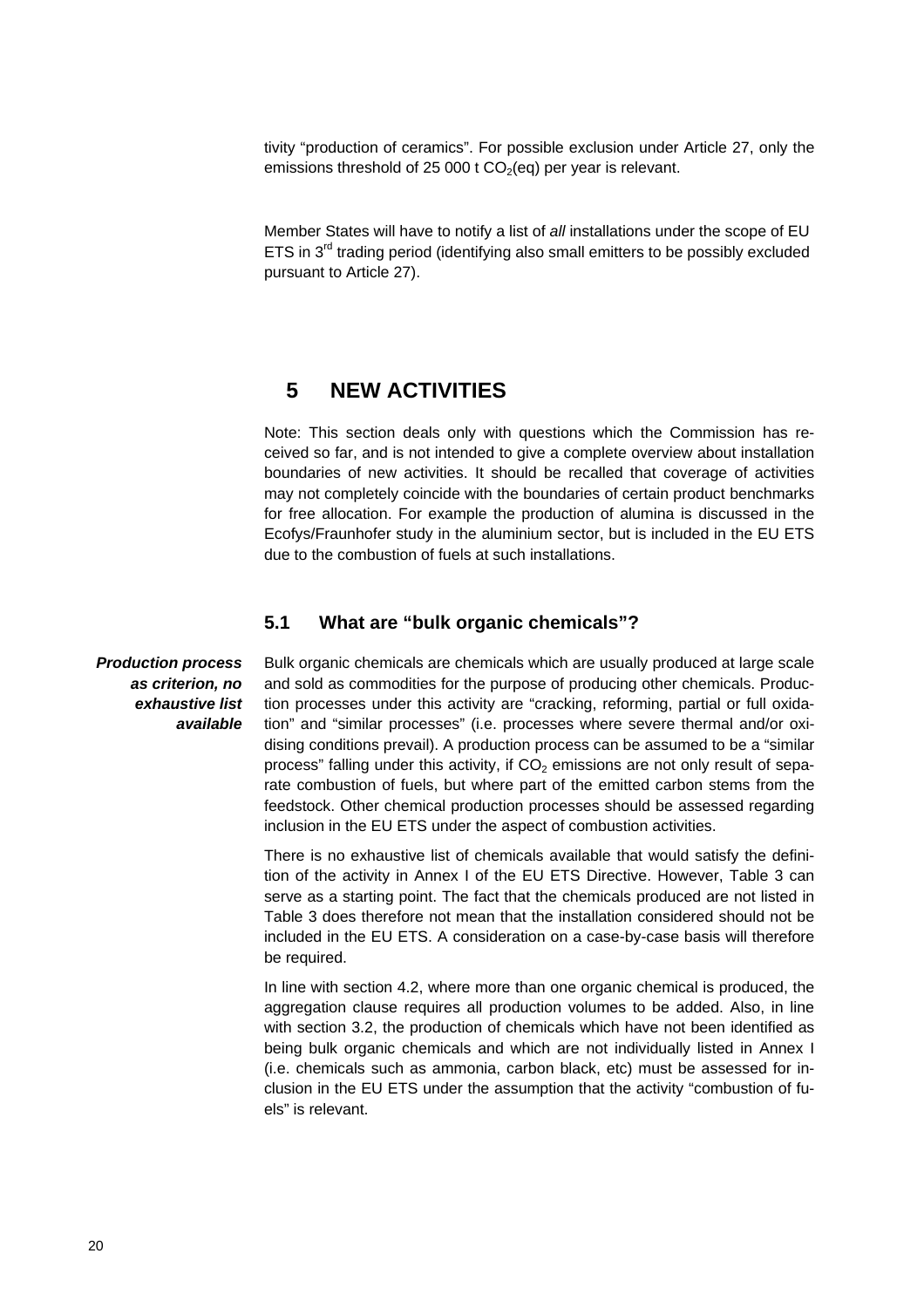<span id="page-20-2"></span>

| Table 3: Non-exhaustive list of bulk organic chemicals |  |  |
|--------------------------------------------------------|--|--|

| Ethylene / Propylene / Butene / Butadiene and other olefins                             |
|-----------------------------------------------------------------------------------------|
| Acetylene if not produced from calcium carbide                                          |
| EDC / VCM (Vinyl chloride)                                                              |
| Aromatics (Benzene, Toluene, Xylenes, Styrene, Ethylbenzene, Naphthalene<br>and others) |
| Terephthalic acid / Dimethyltryptamine                                                  |
| Ethylene oxide and Ethylene glycol, Propylene oxide and other epoxides                  |
| Phenol and other phenols                                                                |
| Acetone, Cyclohexanone and other Ketones                                                |
| Acrylonitrile, Acrylic acid, Methacrylic acid                                           |
| Cumene                                                                                  |
| Methanol, Ethanol (if not produced by fermentation) and higher alcohols                 |
| Formaldehyde, Acetaldehyde, Acrolein and higher aldehydes                               |
| Formic acid, acetic acids (if not from fermentation) and higher carboxylic acids        |
| Phthalic acid, Maleic acid and their anhydrides                                         |
| Acetic anhydride                                                                        |
| Polyethylene, Polypropylene, Polystyrene, Polyvinylchloride                             |
| Polycarbonate, Polyamide, Urea derivatives, Silicones                                   |

### <span id="page-20-0"></span>**5.2 Glyoxal and glyoxylic acid**

A special case of Annex I is the activity "production of glyoxal and glyoxylic acid". These can be produced by two different routes: (1) Oxidation of ethylene glycol in the presence of a catalyst only leads to  $CO<sub>2</sub>$  emissions. (2) Liquid phase oxidation of acetaldehyde with nitric acid leads to emission of both  $CO<sub>2</sub>$ and  $N<sub>2</sub>O$ . MS have to take this into consideration when identifying and permitting respective installations.

### <span id="page-20-1"></span>**5.3 Nitric acid, adipic acid, glyoxal and glyoxalic acid**

For these activities  $N_2O$  and  $CO_2$  emissions are to be included. This means  $N_2O$ emissions as covered by Annex XIII of the MRG and all  $CO<sub>2</sub>$  emissions arising from the production process of these chemicals and from combustion activities at these installations. The Commission will carefully examine if an MRG update is needed in order to achieve full coverage of these emissions. *N2O and CO2*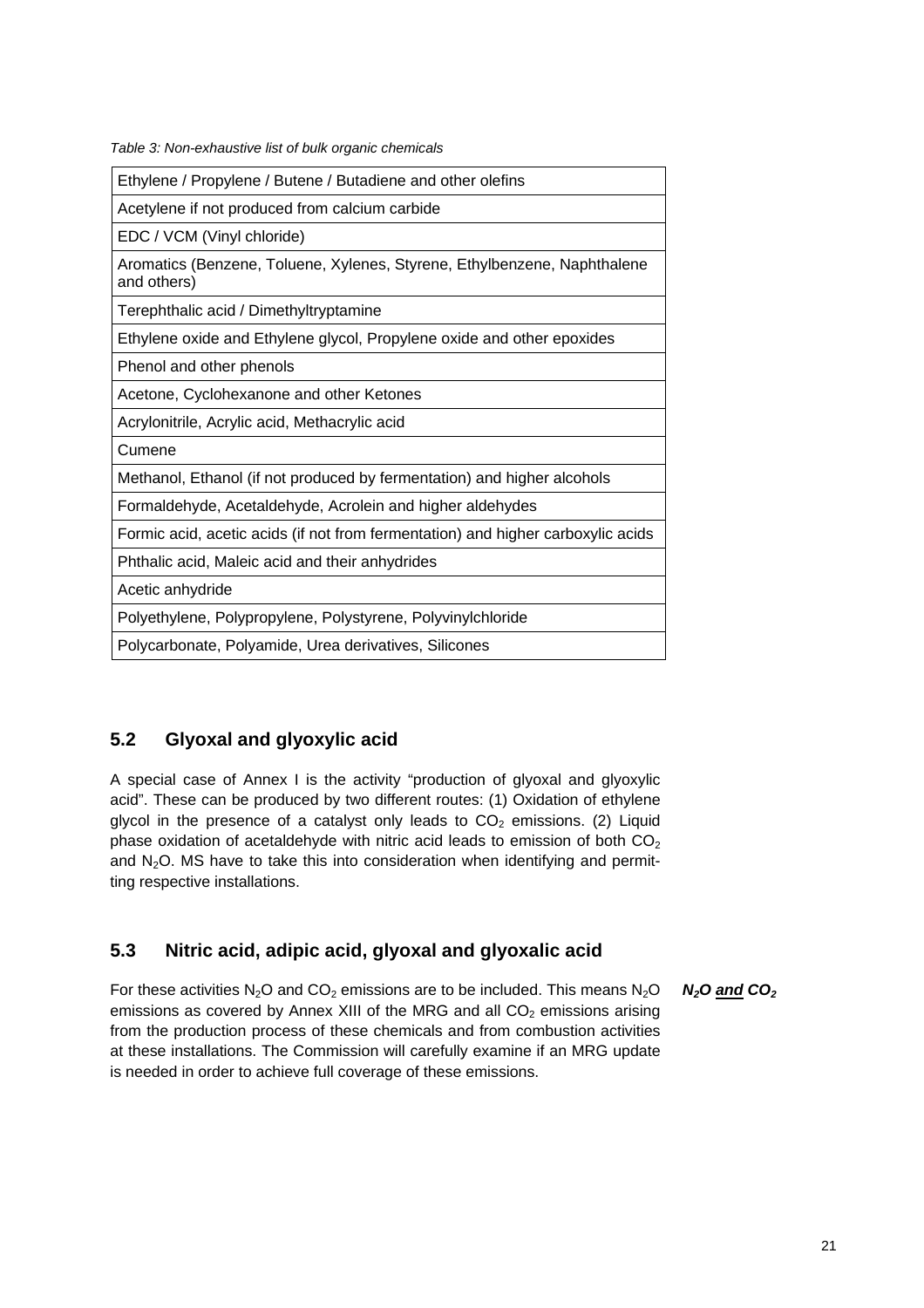### **5.4 Production of primary and secondary aluminium**

<span id="page-21-0"></span>*Aluminium production and processing* 

In the case of primary aluminium production,  $CO<sub>2</sub>$  emissions can occur from fuel combustion and anode consumption, and PFC emissions<sup>23</sup> from anode effects. In secondary aluminium productions  $CO<sub>2</sub>$  emissions from fuel consumption can occur. With regards to installation boundaries, at least the following process steps should be taken into consideration:

- Primary smelting operations  $(CO<sub>2</sub>$  and PFC)
- Primary aluminium casting
- Combustion of fuels for
	- o Secondary remelting operations
	- o Secondary refining operations
	- o Rolling operations
	- o Extrusion operations
	- o Casting

Alumina refining and anode production are considered part of the activity "aluminium production" if carried out in the same installation. If the production takes place in a separate installation, these activities must be included in the EU ETS if fuels are combusted with a rated thermal input of more than 20 MW.

<span id="page-21-1"></span>For secondary aluminium production or processing see also chapter [3.2.2.](#page-10-0) 

# **6 VARIOUS ISSUES**

### <span id="page-21-2"></span>**6.1 Definition of hospital**

Hospitals can be excluded from the EU ETS under Article 27, irrespective of their emissions or thermal capacities. Thus, a definition of hospitals should be applied consistently by all Member States in order to prevent abuse of this exception. For this purpose, the operator of a hospital shall provide evidence to the competent authority, that providing hospital activities is the main purpose of the installation in question. This can be a proof from the statistical office that the installation is classified as NACE 85.11 (NACE rev 1.1) or 86.10 (NACE rev. 2).

### <span id="page-21-3"></span>**6.2 Flue gas desulphurisation**

Even though sometimes marketable gypsum is a by-product of flue gas desulphurisation, this cannot be regarded a separate activity of gypsum production as listed *under Annex I. Since waste gas scrubbing is part of the definition of combustion*, only one activity ("combustion of fuels") is carried out per definition in such case.

 $\overline{a}$ 

<sup>&</sup>lt;sup>23</sup> Gases to be taken into consideration are CF<sub>4</sub> and C<sub>2</sub>F<sub>6</sub>.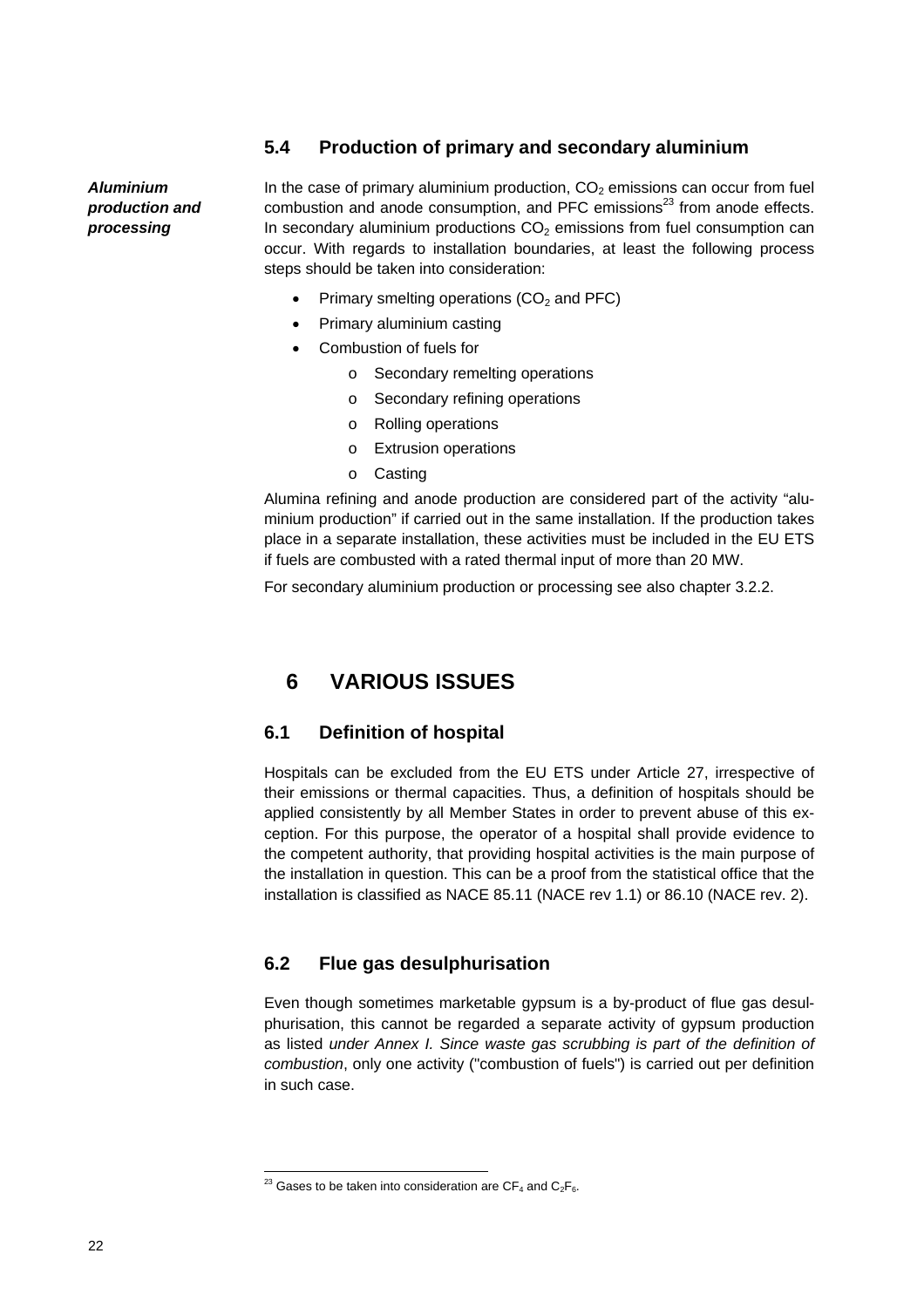# <span id="page-22-0"></span>**7 ANNEX**

# **7.1 Glossary**

<span id="page-22-1"></span>

|  | CACompetent Authority                                                                                                                                                                                                                                                                          |
|--|------------------------------------------------------------------------------------------------------------------------------------------------------------------------------------------------------------------------------------------------------------------------------------------------|
|  | CCC  Climate Change Committee                                                                                                                                                                                                                                                                  |
|  | CIMs  Community-wide and fully-harmonised implementing meas-<br>ures pursuant to Article 10a(1)                                                                                                                                                                                                |
|  | ESD  "Effort Sharing Decision": Decision No 406/2009/EC of the<br>European Parliament and of the Council of 23 April 2009 on<br>the effort of Member States to reduce their greenhouse gas<br>emissions to meet the Community's greenhouse gas emis-<br>sion reduction commitments up to 2020. |
|  | EU ETS EU greenhouse gas Emission Trading Scheme                                                                                                                                                                                                                                               |
|  | EU ETS Directive Directive 2003/87/EC of the European Parliament and of the<br>Council of 13 October 2003 establishing a scheme for<br>greenhouse gas emission allowance trading within the<br>Community and amending Council Directive 96/61/EC                                               |
|  | GHG Greenhouse gas(es) listed in Annex II to the EU ETS Direc-<br>tive. Only those GHG which are listed in Annex I for each ac-<br>tivity are considered within this guidance.                                                                                                                 |
|  | IPPC Directive  Directive 2008/1/EC of the European Parliament and of the<br>Council of 15 January 2008 concerning integrated pollution<br>prevention and control                                                                                                                              |
|  | MRG 2007  Monitoring and Reporting Guidelines (Commission Decision<br>of 18 July 2007 establishing guidelines for the monitoring<br>and reporting of greenhouse gas emissions pursuant to Di-<br>rective 2003/87/EC of the European Parliament and of the<br>Council (2007/589/EC))            |
|  | MS  Member State(s). Note that within this guidance, this should<br>be read as "EU Member States and Norway, Iceland and<br>Liechtenstein", i.e. all States participating in the EU ETS,<br>subject to an expected extension of the EEA agreement for<br>including the EU ETS review.          |
|  | NACE Statistical classification of economic activities in the Euro-<br>pean Community                                                                                                                                                                                                          |
|  | NIMs  National implementation measures pursuant to Article 11                                                                                                                                                                                                                                  |
|  | WID Waste Incineration Directive (Directive 2000/76/EC of the<br>European Parliament and of the Council of 4 December<br>2000 on the incineration of waste)                                                                                                                                    |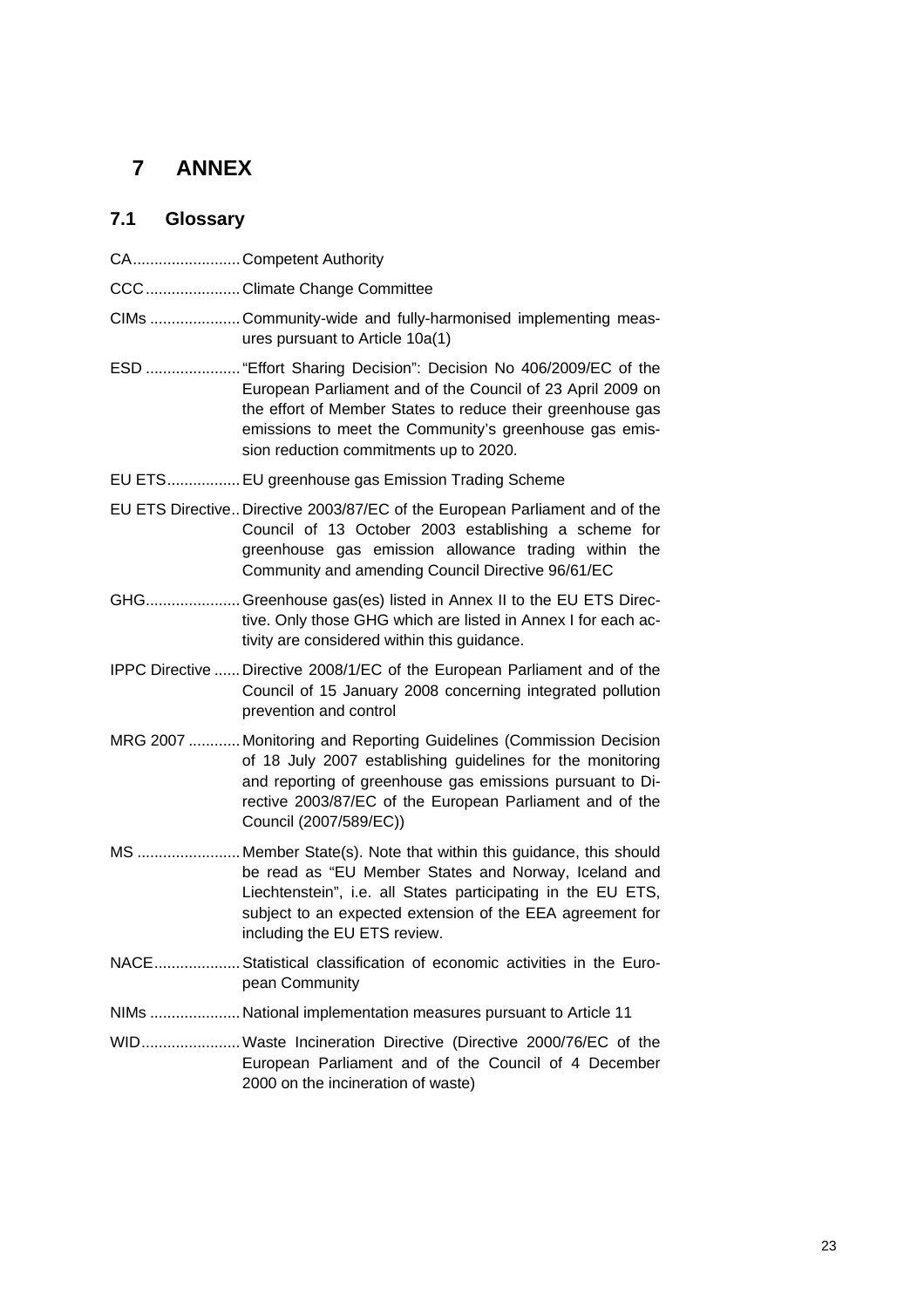### <span id="page-23-0"></span>**7.2 Annex I of the revised ETS-directive (excluding aviation activities)**

#### **Categories of activities to which this directive applies**

- 1. Installations or parts of installations used for research, development and testing of new products and processes and installations exclusively using biomass are not covered by this Directive.
- 2. The thresholds values given below generally refer to production capacities or outputs. Where several activities falling under the same category are carried out in the same installation, the capacities of such activities are added together.
- 3. When the total rated thermal input of an installation is calculated in order to decide upon its inclusion in the Community scheme, the rated thermal inputs of all technical units which are part of it, in which fuels are combusted within the installation, are added together. These units could include all types of boilers, burners, turbines, heaters, furnaces, incinerators, calciners, kilns, ovens, dryers, engines, fuel cells, chemical looping combustion units, flares, and thermal or catalytic postcombustion units. Units with a rated thermal input under 3 MW and units which use exclusively biomass shall not be taken into account for the purposes of this calculation. "Units using exclusively biomass" includes units which use fossil fuels only during start-up or shut-down of the unit.
- 4. If a unit serves an activity for which the threshold is not expressed as total rated thermal input, the threshold of this activity shall take precedence for the decision about the inclusion in the Community scheme.
- 5. When the capacity threshold of any activity in this Annex is found to be exceeded in an installation, all units in which fuels are combusted, other than units for the incineration of hazardous or municipal waste, shall be included in the greenhouse gas emission permit.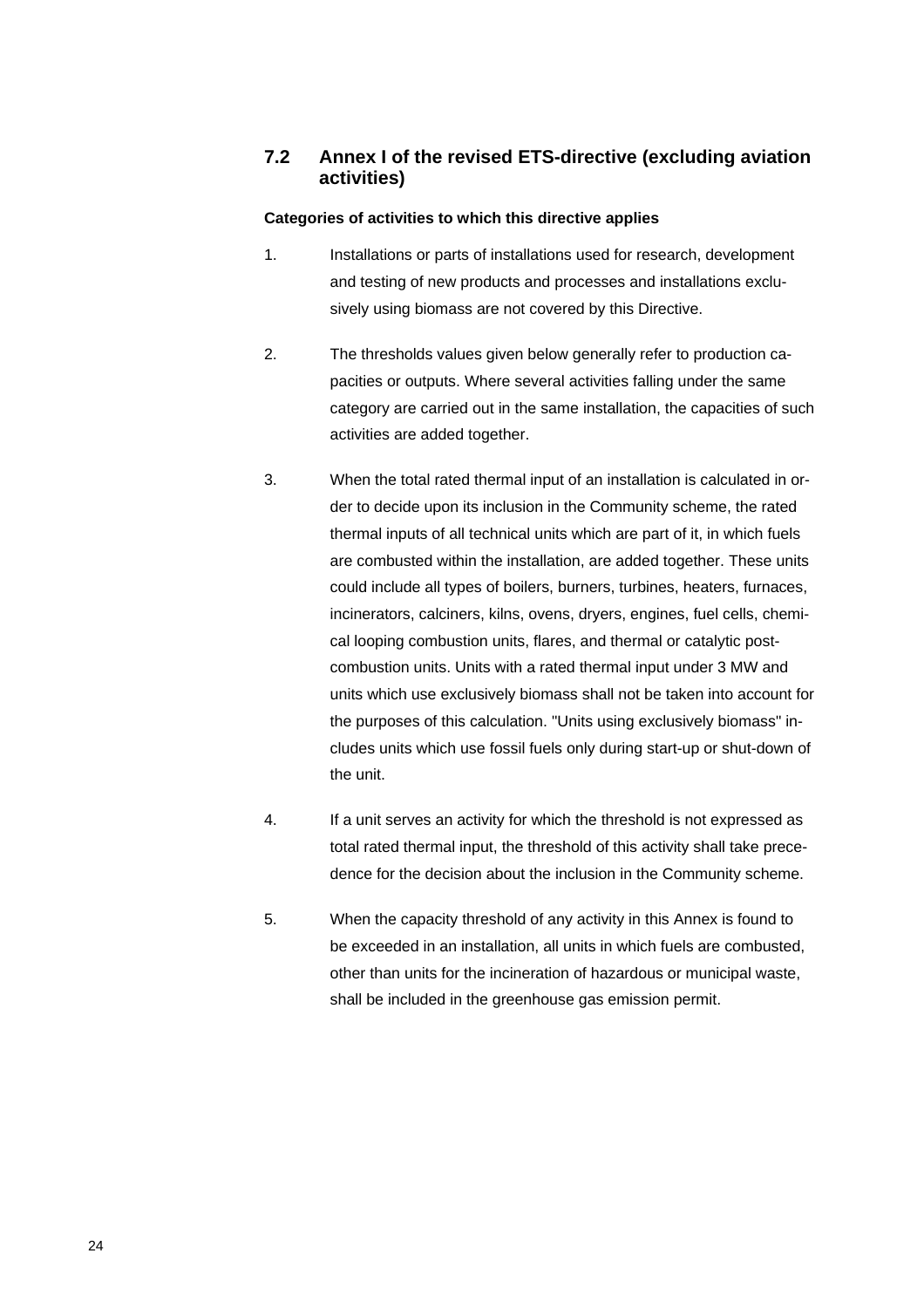|                | <b>Activities</b>                                                                                                                                                                                                                                                                                  | <b>Greenhouse</b><br>gases                  |
|----------------|----------------------------------------------------------------------------------------------------------------------------------------------------------------------------------------------------------------------------------------------------------------------------------------------------|---------------------------------------------|
| 1              | Combustion of fuels in installations with a total rated thermal<br>input exceeding 20 MW (except in installations for the incin-<br>eration of hazardous or municipal waste)                                                                                                                       | Carbon dioxide                              |
| 2              | Refining of mineral oil                                                                                                                                                                                                                                                                            | Carbon dioxide                              |
| 3              | Production of coke                                                                                                                                                                                                                                                                                 | Carbon dioxide                              |
| 4              | Metal ore (including sulphide ore) roasting or sintering, includ-<br>ing pelletisation                                                                                                                                                                                                             | Carbon dioxide                              |
| 5              | Production of pig iron or steel (primary or secondary fusion)<br>including continuous casting, with a capacity exceeding 2,5<br>tonnes per hour                                                                                                                                                    | Carbon dioxide                              |
| 6              | Production or processing of ferrous metals (including ferro-<br>alloys) where combustion units with a total rated thermal input<br>exceeding 20 MW are operated. Processing includes, inter<br>alia, rolling mills, re-heaters, annealing furnaces, smitheries,<br>foundries, coating and pickling | Carbon dioxide                              |
| $\overline{7}$ | Production of primary aluminium                                                                                                                                                                                                                                                                    | Carbon dioxide<br>and perfluorocar-<br>bons |
| 8              | Production of secondary aluminium where combustion units<br>with a total rated thermal input exceeding 20 MW are operated                                                                                                                                                                          | Carbon dioxide                              |
| 9              | Production or processing of non-ferrous metals, including pro-<br>duction of alloys, refining, foundry casting, etc., where com-<br>bustion units with a total rated thermal input (including fuels<br>used as reducing agents) exceeding 20 MW are operated                                       | Carbon dioxide                              |
| 10             | Production of cement clinker in rotary kilns with a production<br>capacity exceeding 500 tonnes per day or in other furnaces<br>with a production capacity exceeding 50 tonnes per day                                                                                                             | Carbon dioxide                              |
| 11             | Production of lime or calcination of dolomite or magnesite in<br>rotary kilns or in other furnaces with a production capacity ex-<br>ceeding 50 tonnes per day                                                                                                                                     | Carbon dioxide                              |
| 12             | Manufacture of glass including glass fibre with a melting ca-<br>pacity exceeding 20 tonnes per day                                                                                                                                                                                                | Carbon dioxide                              |
| 13             | Manufacture of ceramic products by firing, in particular roofing<br>tiles, bricks, refractory bricks, tiles, stoneware or porcelain,<br>with a production capacity exceeding 75 tonnes per day                                                                                                     | Carbon dioxide                              |
| 14             | Manufacture of mineral wool insulation material using glass,<br>rock or slag with a melting capacity exceeding 20 tonnes per<br>day                                                                                                                                                                | Carbon dioxide                              |